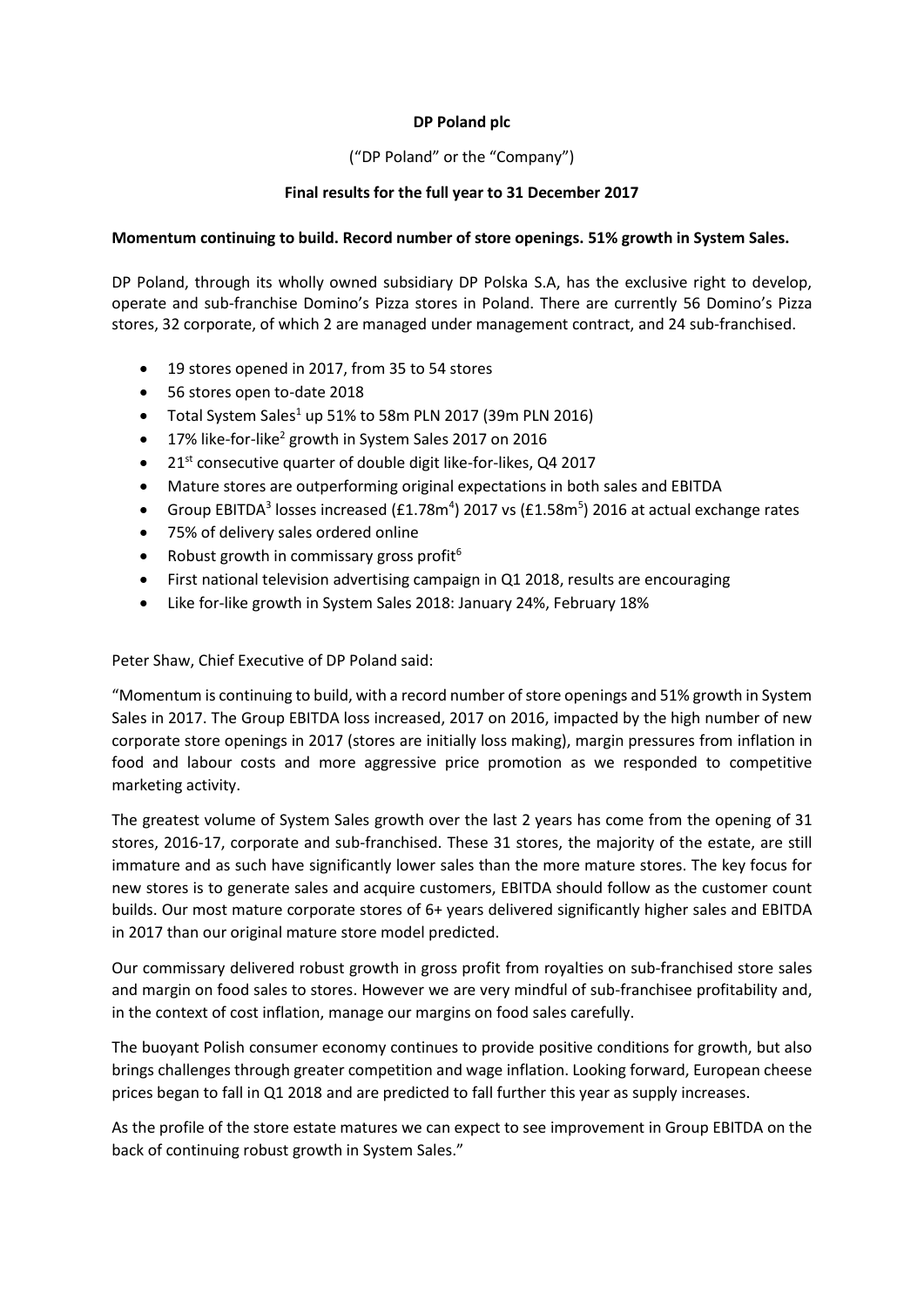<sup>1</sup> System Sales – total retail sales including sales from corporate and sub-franchised stores

<sup>2</sup> Like-for-like growth in PLN, matching trading periods for the same stores between 1 January and 31 December 2016 and 1 January and 31 December 2017

<sup>3</sup> Excluding non-cash items, non-recurring items and store pre-opening expenses

<sup>4</sup>Exchange rate average for 2017 £1: 4.8590 PLN

<sup>5</sup> Exchange rate average for 2016 £1: 5.3391 PLN

6 Sales minus variable costs

## **Enquiries:**

**DP Poland PLC** Peter Shaw, Chief Executive www.dppoland.com

**020 3393 6954**

**Peel Hunt LLP** Adrian Trimmings / George Sellar **020 7418 8900**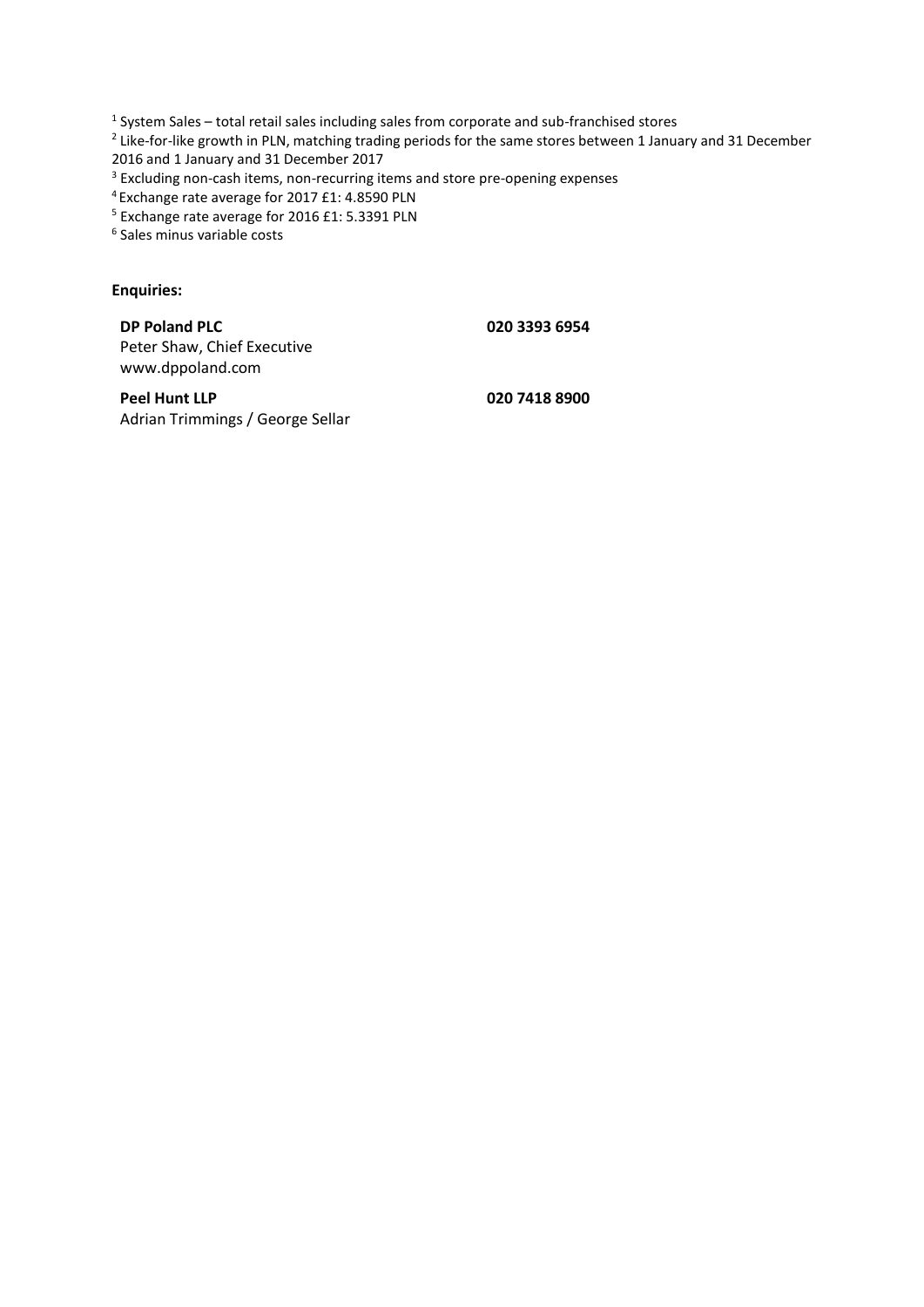## **Chairman's Statement**

Double digit like-for-likes<sup>2</sup> and a record number of store openings delivered robust growth in both System Sales<sup>1</sup> and Revenue for YE 2017 on the back of a strong performance in 2016. We finished 2017 with a store estate more than 50% larger than it was at the beginning of the year and an expanded commissary capacity to service our growing store estate over the next 5+ years.

Group EBITDA<sup>3</sup> performance for the full year was impacted by inflation in both food and labour costs in the second half, coupled with strong price promotion in support of sales, resulting in a greater loss than we had anticipated, marginally greater than the loss for 2016. While frustrating we have experienced an easing of those inflationary pressures in the first months of 2018.

Our most mature stores are now performing more strongly than we had originally anticipated, in both sales and EBITDA. Mature store performance and the growth of our younger stores give us confidence in maintaining momentum in store roll-out and providing the requisite support that that roll-out requires, including the expansion of our commissary capacity and continued marketing investment. Growing sales bring greater economies of scale in procurement and greater efficiencies in marketing, our trial of national television advertising in Q1 2018 demonstrated the potential of that marketing channel.

Our commissary revenue stream delivered robust growth in gross profit<sup>6</sup> in 2017, from both sales royalties and food sales to sub-franchisees, albeit that our margin was impacted by inflation in food costs. We are very mindful of the profitability of our sub-franchise partners and the importance of sharing in both the impact of food cost rises and the benefits when food costs fall. Our second commissary came on stream at the end of the summer, expanding our capacity to supply up to 150 stores with fresh dough and ingredients.

The majority of our 19 store openings in 2017 were corporate and as previously reported we expect that to continue to be the case over the next few years as we drive expansion. 4 of the 19 store openings in 2017 were sub-franchised. While the investment case in corporate stores is increasingly compelling we continue actively to market and encourage sub-franchising, convinced of the advantages of a mixed corporate/sub-franchised system, evidenced by most Domino's markets. We expect the number of sub-franchise openings to grow as confidence in the Domino's sub-franchise model builds.

Store roll-out was further supported by our latest fund raising in June 2017 of £5.2m before expenses.

We look to maintain the momentum of expansion as we drive towards critical mass. In the short term our Group EBITDA is impacted by the costs of a high proportion of immature corporate stores and the costs of running a well-resourced store opening team and an expanded commissary capacity. As the estate matures and store openings become a smaller proportion of the total store estate and commissary capacity is utilised we should see improvement in Group EBITDA.

I would like to thank our team and our sub-franchisees for another record year of expansion and for maintaining that momentum into 2018.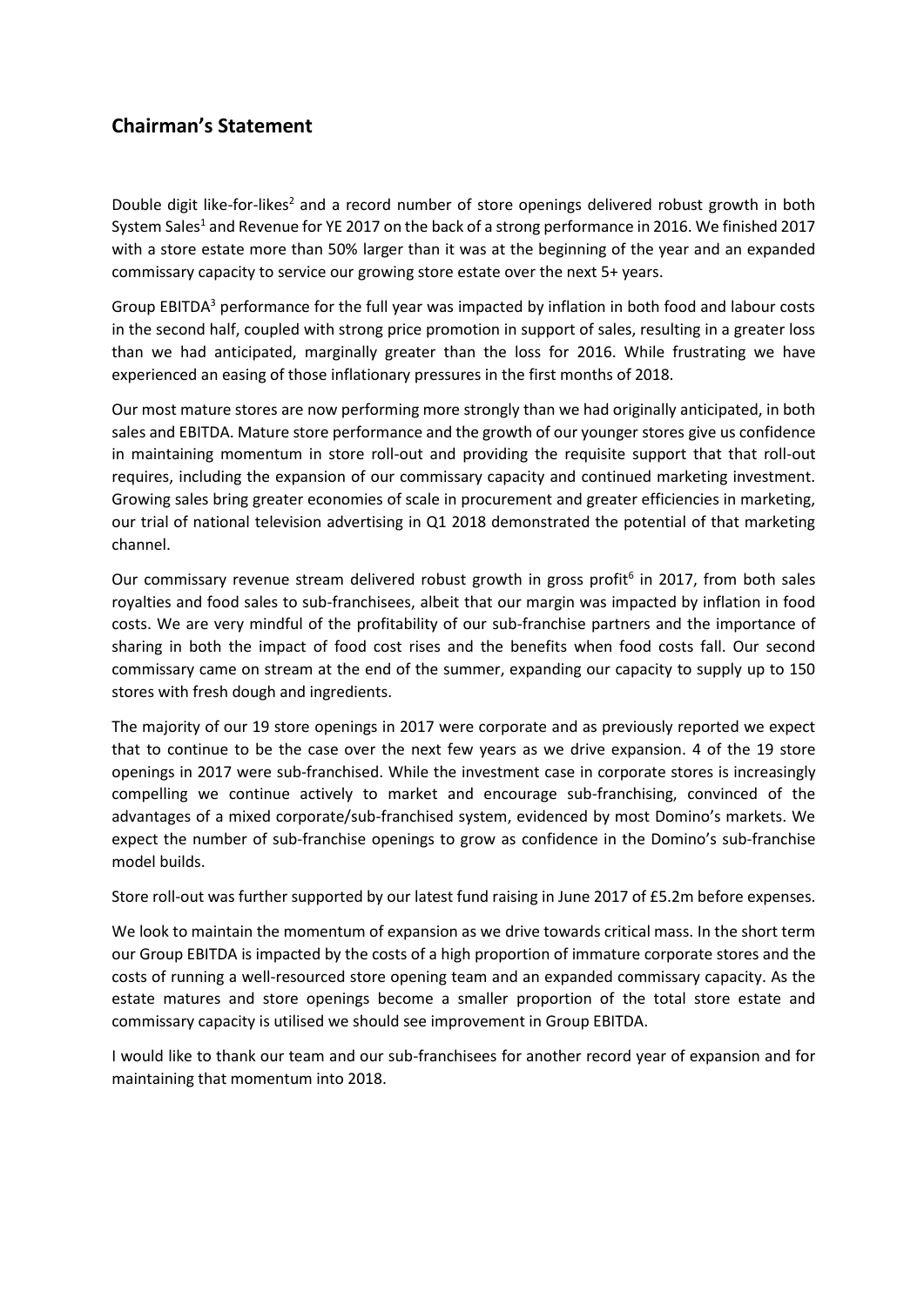## **Chief Executive's Review**

### **Group performance**

Group EBITDA<sup>3</sup> losses increased by 13% (£1.78m) in 2017 versus (£1.58m) in 2016, at average exchange rates for 2017<sup>4</sup> and 2016<sup>5</sup>, impacted mainly by inflationary pressures on food and labour costs in the second half of the year.

At constant exchange rates<sup>4</sup> Group EBITDA losses increased by 6% 2017 on 2016.

The Group loss for the period of (£2.63  $m<sup>4</sup>$ ) was an increase of 6% on 2016.

#### **Store performance**

System Sales<sup>1</sup> were up 51%, 2017 on 2016, as a result of 17% like-for-like<sup>2</sup> store System Sales growth 2017 on 2016, healthy growth from non-like-for-like<sup>7</sup> stores and the opening of 19 new stores during the year.

The 2017 like-for-like performance of 17% was on the back of 27% like-for-like growth in 2016, representing 49% compound like-for-like growth over 2 years 2016-17. Q4 2017 was our  $21^{st}$ consecutive quarter of double digit like-for-like System Sales growth.

We took the decision towards the end of 2015 to accelerate store roll-out, based on the encouraging performance of our most mature stores and that of stores opened in new cities in 2015. 12 new stores were opened in 2016 and 19 new stores in 2017. As a result, by YE 2017 57% of our store estate was less than 2 years old and 35% less than 1 year old. Over 24 months, 1<sup>st</sup> January 2016 to 31<sup>st</sup> December 2017 we expanded our geographic presence from 4 to 24 towns and cities. By the same token our most mature corporate stores continued to grow year-on-year and by YE 2017 had outperformed our original expectations, in both average weekly unit sales (AWUS) and store EBITDA. We have started to split<sup>8</sup> the delivery areas of some of these mature stores.

Achieving this momentum in store roll-out, underpinned by the facts of mature store performance, has taken investment. Effective customer acquisition is vital in the early months of a store's opening and we support our stores through a range of sales and marketing initiatives to build initial sales and acquire customers. The costs of marketing in those early months are paid back as the customer base of each store grows and the brand becomes established in each new location.

Since Q4 2016 we have seen an increase in the cost of sales, due to inflation in food costs, notably the price of cheese, plus wage inflation due to increased general employment and greater competition for delivery drivers. While managing these increases through Q4 2016 – Q3 2017 by careful control of pricing and promotion, Q4 2017 saw a sharper uplift in cost inflation, compounded by greater competitive marketing activity, requiring more aggressive price promotion on our part. While the economics of our mature stores are robust enough to weather these impacts on costs our immature stores are less so and as such total store EBITDA was impacted in 2017.

In Q1 2018 we have started to see a softening in food cost inflation. The price of cheese is determined by the European dairy market and is a function of milk supply, which is forecast to increase through 2018. As such we expect the price of cheese to fall further during 2018. As our procurement volumes grow we will further benefit from growing economies of scale. Wage inflation is a function of the health of the Polish economy and demand for delivery drivers. While the competition for drivers remains we are seeing an improvement in recruitment and retention in Q1 2018, perhaps due to the recognition of the benefits of working for Domino's over other employers.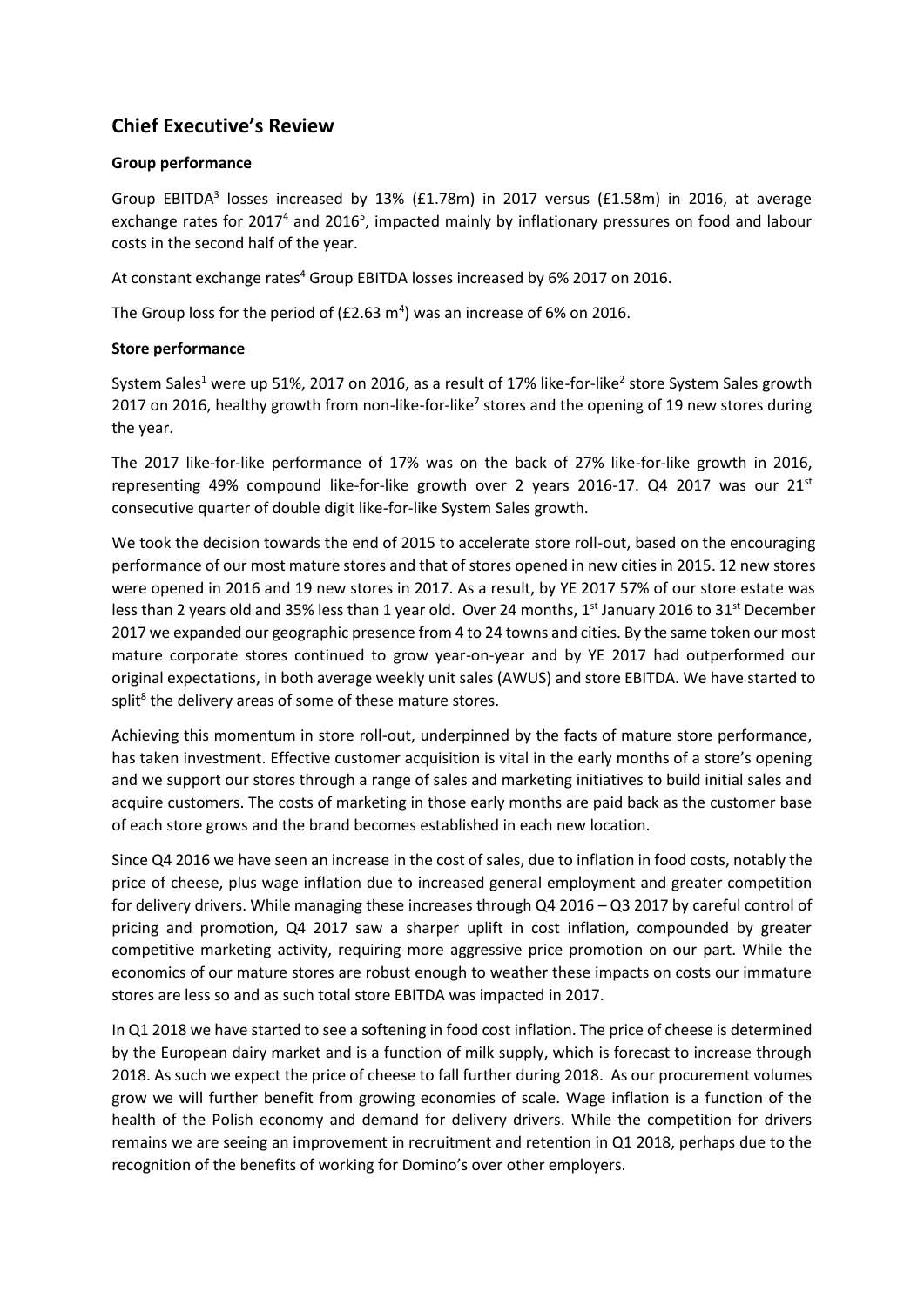#### **Store roll-out**

We crossed the 50-store mark in October 2017, finishing the year with 54 stores. 19 openings, 15 corporate and 4 sub-franchised. 2017 was our biggest year of openings to-date.

| <b>Stores</b>  |            |        | Corporate/sub- | Sold<br>to  |        |             |
|----------------|------------|--------|----------------|-------------|--------|-------------|
|                | 1 Jan 2017 | Opened | franchised     | sub-        | Closed | 31 Dec 2017 |
|                |            |        | movement       | franchisees |        |             |
| Corporate      | 13         | 15     |                |             |        | $30*$       |
| Sub-franchised | フフ         |        | -2             |             |        | 24          |
| Total          | 35         | 19     |                |             |        | 54          |

\* 2 corporate stores are run by sub-franchisees under management contract, with the option to acquire and sub-franchise in the future.

At YE 2017 we were operating stores in 24 towns and cities. To-date in 2018 we have 56 stores in 25 towns and cities.

Store splits will increase in 2018, meaning improved service delivery times, happier and more loyal customers and more efficient deployment of store labour. It is worth noting that store splits impact like-for-likes, with a proportion of the split store's customers reallocated to the new store. The sales of the original store are expected to re-build over time, as evidenced in other Domino's markets.

We saw an increase in store CAPEX costs, driven by increased demand for building and services, reflective of the buoyant Polish economy.

We are planning to have up to 70 stores open by YE 2018.

#### **Sub-franchisees**

In 2017 4 stores were opened by sub-franchisees and 2 were acquired from sub-franchisees, 1 of which we expect to be sub-franchised again in the near future.

There is no doubt that the established success model worldwide for recruiting Domino's subfranchisees is converting existing Domino's store managers and area managers, they understand how to operate successful stores and are convinced of the opportunity. At the same time we continue to market to and encourage third parties to consider franchising the Domino's system. One of our most successful sub-franchisees joined us without any previous Domino's experience and they are now operating 3 stores, 2 sub-franchised and 1 under management contract.

#### **Commissary**

To support our store roll-out we opened a second commissary in August 2017, increasing our supply capacity from 50 to 150 stores, including our Warsaw facility. Located in Łódź, in the centre of the country, the new commissary is very well placed on the Polish motorway network, giving us the benefit of improved distribution costs to our stores in the north, west and south. While the investment in such a facility might be viewed as 'capital light' in comparison to commissary expansion in other Domino's markets, the new commissary represents the biggest investment project in our history. Expanding commissary capacity has added to Direct Costs, balanced in part by the savings in distribution costs.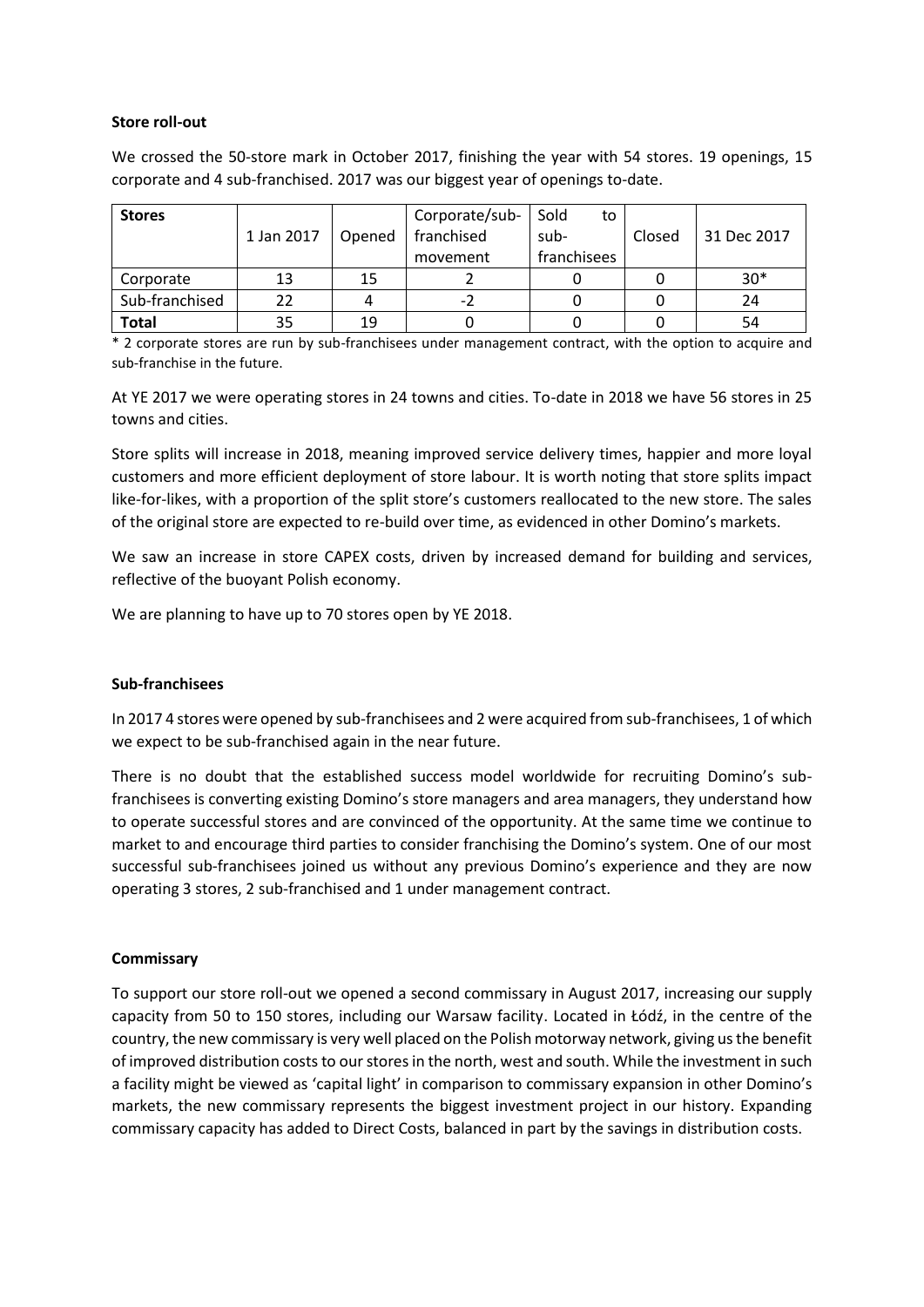Commissary gross profit<sup>6</sup>, derived from sub-franchised store sales royalties and margin on food sales, grew in 2017, although the opportunity to add margin was tempered by inflation in food costs. We are mindful of supporting our sub-franchisees when costs rise, as well as sharing in the margin benefits when costs fall. As well as food cost pressures our sub-franchisees faced the same wage pressures as our corporate stores. We work in close partnership with our sub-franchisees, looking at how to manage costs more effectively and how to drive and sustain sales growth.

### **Marketing and Innovation**

In Q4 we introduced a new ordering channel, the Domino's Bot. Domino's Bot operates on Facebook Messenger using artificial intelligence (AI). Facebook made this AI platform available in late summer 2017 and Domino's Poland was the first Domino's market in the world to develop a Domino's ordering channel on it. The Domino's Bot ordering experience is very user friendly and is particularly popular among our customers aged 18-24. It was launched with a competition hosted by 3 of Poland's most popular YouTube bloggers, each with hundreds of thousands of followers. We saw a rapid uptake of Domino's Bot and a significant proportion of sales is now ordered via this new channel.

75% of all delivery sales were ordered online in 2017, compared to 71% in 2016, positioning Poland among the top Domino's markets in the world for online ordering. We anticipate that this proportion of delivery sales ordered on line will continue to increase.

Through the year we introduced a number of new pizza recipes including Buffalo Chicken, Pulled Pork and Greek Style.

We have seen an increase in competitive marketing activity as the market responds to increased consumer spending, as reflected in the GDP measure of internal consumption. 2 delivery aggregators have been particularly active in marketing, including television and poster campaigns.

## **June fund raising**

In June 2017 we raised £5.2m before expenses. The new placing of shares represented approximately 8.2% of the Company's enlarged share capital post placing. The funds were raised to maintain the rollout of new stores with a mix of corporate store openings and loans to sub-franchisees to open stores. An element of the fundraising was earmarked for additional marketing investment plus investment in technology to further improve interaction with customers.

## **Outlook and current trading**

We tested national television advertising for the first time in January and February 2018 with 2x 2 week campaigns; the sales response was strong with like-for-like growth in System Sales ranging between 30-40% during each of those television advertised fortnights. Overall January like-for-like System Sales were 24% and February 18%. This test has convinced us that television will become an important medium for us when we reach the critical mass to justify it on a regular basis.

We have opened 2 stores so far in 2018 with 56 stores open to-date. We will continue to maintain the momentum of store roll-out through 2018, targeting 70 stores by YE 2018. We maintain our target of 100 stores by YE 2020.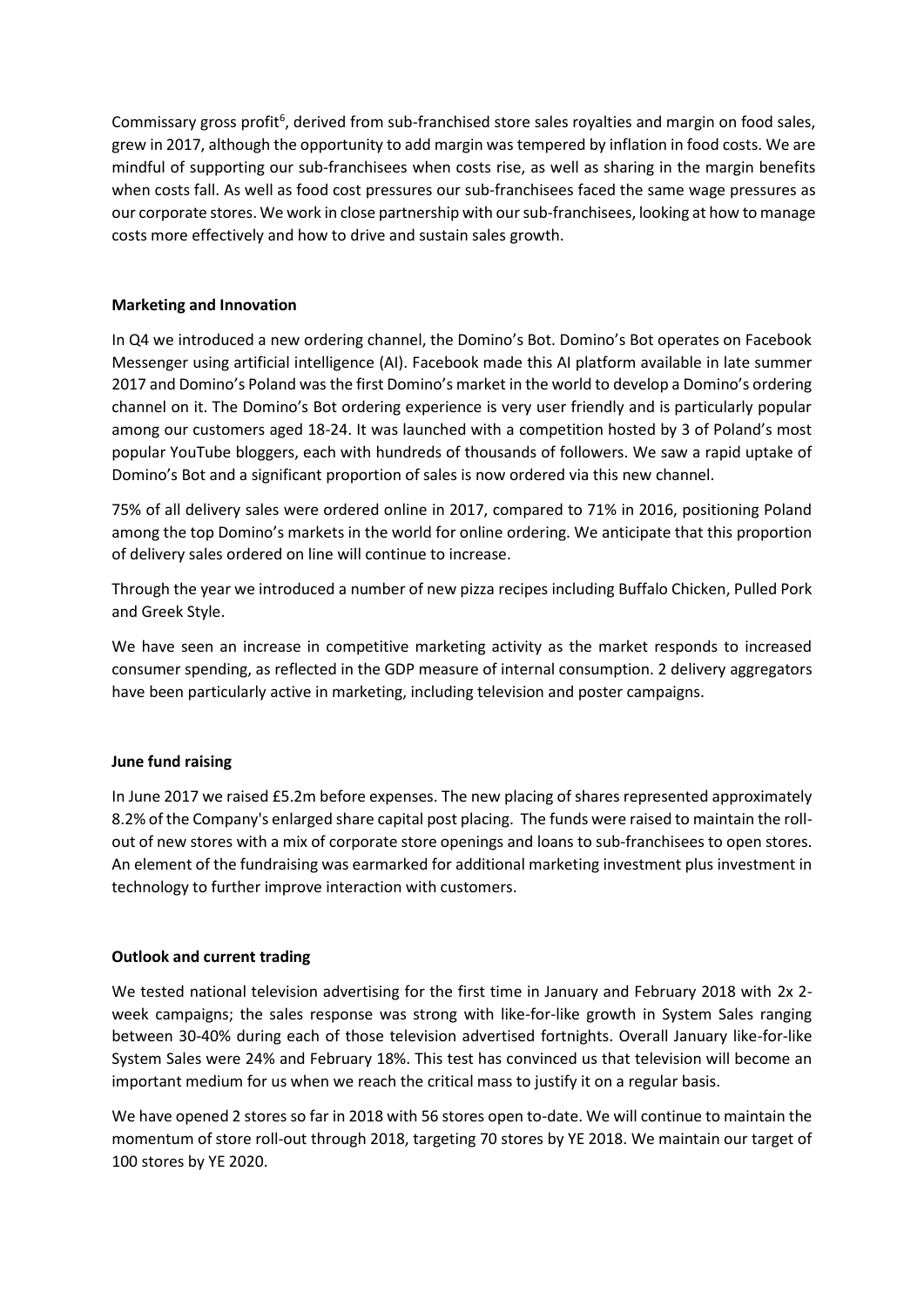The pressures on margins that we experienced in the second half of 2017, and in particular Q4, have been easing through Q1 2018. The price of cheese is softening and the fight for talent is becoming less intense as the attraction of working for Domino's versus other employers becomes clearer.

I am delighted that we are to be awarded a Gold Franny by our franchisor Domino's Pizza International (DPI) in recognition of our performance in 2017. Gold Frannies are awarded each year to a small proportion of Domino's franchisees in recognition of operational excellence, product quality, brand stewardship and growth. This is our second consecutive award, having received a Gold Franny for our 2016 performance.

As well as our own efforts our performance has been supported by the continuing growth of the Polish economy, providing helpful conditions for expansion through healthy consumer demand. These positive macro conditions are forecast to continue through 2018 and we look forward to another year of robust growth.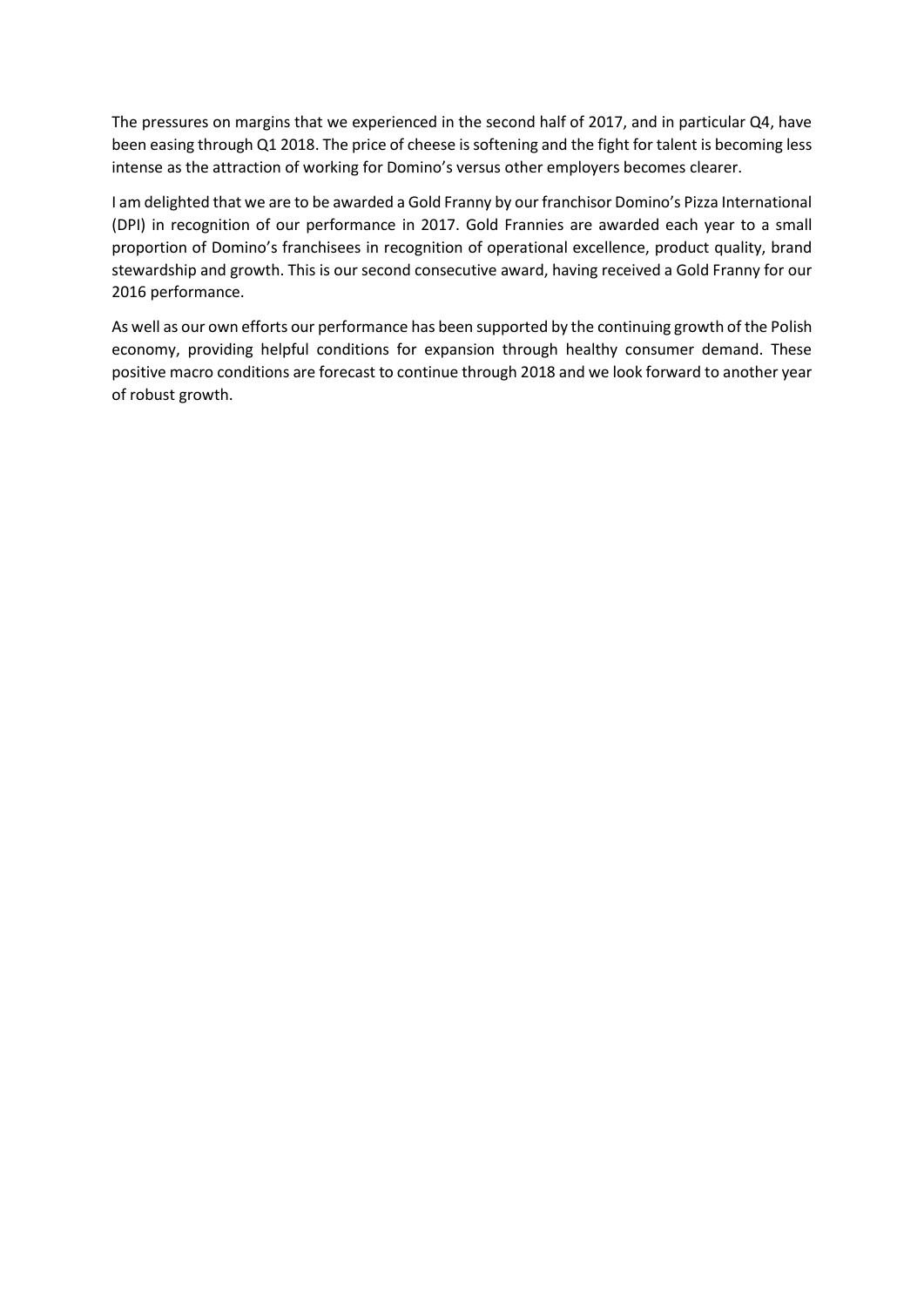#### **Finance Director's review**

#### **Overview**

2017 was a record year for store opening as we crossed the 50-store mark, to reach 54 stores open by YE 2017.

Sales from new stores and 17% like-for-like<sup>2</sup> System Sales<sup>1</sup> growth delivered 51% growth in overall System Sales. In Q4 2017 we achieved our 21<sup>st</sup> consecutive quarter of double digit like-for-like System Sales growth.

17% like-for-like growth in System Sales was diluted by c. 1 percentage point due to store splitting in Warsaw. We expect more splitting in 2018, in Warsaw and in non-Warsaw stores. Store splits improve labour and delivery efficiency and customer service, resulting in happier customers and repeat purchases.

During Q1-Q3 2016 we experienced deflation in food costs. In Q4 2016 we saw food prices start to rise and continue in 2017. At the same time we also experienced wage inflation, underpinned by increases in the minimum wage, the introduction of more generous social benefits, reduction in the retirement age and growth in GDP. From the broader macro-economic viewpoint wage inflation translates to an increase in internal consumption, which should in-turn stimulate demand and sales growth. We have been managing these inflationary pressures through menu pricing and efficiencies in procurement, however in Q4 2017 inflation was above our expectations and impacted margin. Our most mature corporate stores were able to withstand the impact of these margin pressures better than our younger stores, with those less than 2 years old most impacted. We are very aware of our sub-franchisees' margins and we look to absorb at least some of those inflationary pressure through sensitive management of our commissary margins.

The outlook for 2018 is looking more positive with regard to cost inflation, with an easing in the price of cheese and a levelling off in wage rates.

In 2017 we continued to accelerate store expansion, opening 19 stores and adding 14 towns/cities. In the period January-March 2018 we added 2 stores and 1 more town. To-date in 2018 there are 56 Domino's Pizza stores in 25 towns and cities.

We are targeting up to 70 stores open by the year end.

To support store openings and the continuing growth in System Sales we expanded our commissary capacity in 2017 with the construction of a new facility on the outskirts of Łódź, a large city in the centre of the country. We have approached this investment with the same capital light model that we applied to our Warsaw facility. The combined capacity of both commissaries is c. 150 stores.

#### **Selling, General and Administrative expenses (S,G&A)**

In 2017 Selling, General and Administrative expenses (S,G&A) were 21% of System Sales an 8 percentage point improvement on 2016 (2016 29%), measured using the actual average exchange rates for 2017 and 2016.

The opening of new stores in new towns and cities requires investment in the store expansion team and additional area managers to oversee both corporate and sub-franchised store performance. As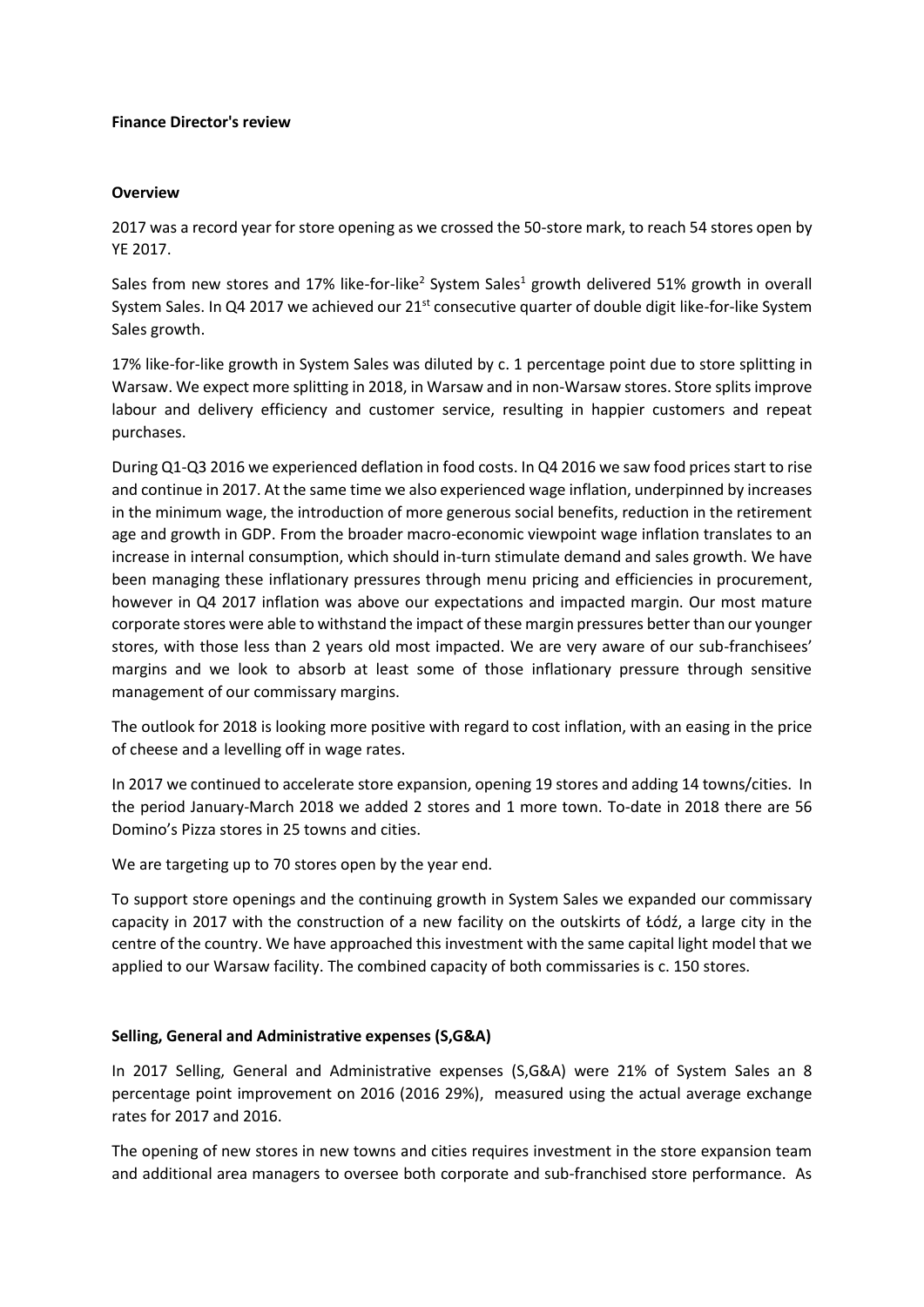we open more stores these additional costs will become proportionately less significant and the overall impact of S,G&A on Group EBITDA will reduce.

As our national coverage of stores grows the prospect of regular national television advertising becomes more realistic, both in terms of the efficiency of media spend and the availability of Domino's Pizza to potential consumers. We trialled our first TV campaign in January and February 2018 with strong sales results.

#### **Direct costs**

In preparation for many more store openings and continuing growth in System Sales we extended our commissary capacity in 2017 with the construction of a new commissary facility in Łódź. This additional commissary capacity impacted our Direct Costs through additional rent and operating costs, production labour and warehousing labour. As System Sales grow the impact on Direct Costs will become less marked and the benefits of lower production costs and warehouse product handling costs will be seen in further improved corporate store EBITDA and commissary gross profit. The opening of new stores in new towns and cities results in higher distribution costs, which in turn will become proportionally less significant as those costs are spread across still more stores. The opening of this second commissary in the centre of Poland, reduces distribution expenses for stores located in the north, south and west of Poland.

| <b>Stores</b>  | 1 Jan 2017 | Opened | Corporate/sub-<br>franchised<br>movement | Sold<br>to<br>sub-<br>franchisees | Closed | 31 Dec 2017 |
|----------------|------------|--------|------------------------------------------|-----------------------------------|--------|-------------|
| Corporate      | 13         | 15     |                                          |                                   |        | $30*$       |
| Sub-franchised | 22         |        | $-2$                                     |                                   |        | 24          |
| <b>Total</b>   | 35         | 19     |                                          |                                   |        | 54          |

#### **Store count**

\* 2 corporate stores are run by sub-franchisees under management contract, with the option to acquire and sub-franchise in the future.

We have acquired 2 sub-franchised stores, with the expectation that 1 store will be sub-franchised again in the near future, the second acquisition fitted our corporate store estate requirements and we expect the sub-franchisee who sold it to us to open another store this year.

At the year-end 35% of our stores were less than 1 year old and 57% of our stores were less than 2 years old. In 2020 we expect to have c. 15% of stores less than 1 year old and c. 30% of stores less than 2 years old.

We saw inflation in the cost of fitting out stores in 2017 which we do not expect to ease in 2018 as the Polish economy continues to grow, fueling demand for building and related services.

2 new stores have been opened since 1 January 2018, totaling 56 stores to-date.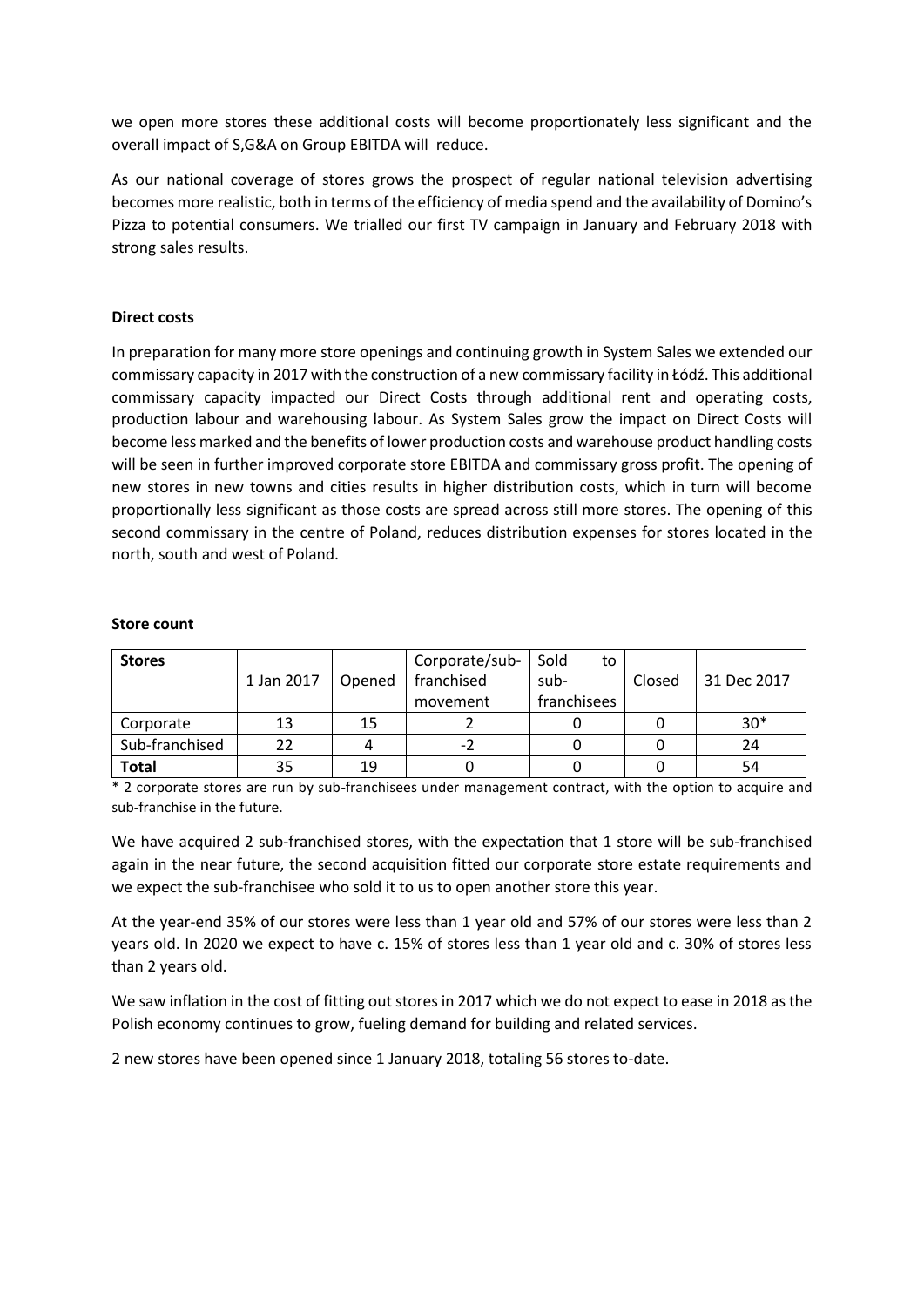#### **Sales Key Performance Indicators**

51% growth in System Sales (PLN) was supported by 17% like-for-like System Sales and the opening of 19 new stores in 2017. 17% like-for-like System Sales growth constitutes a mix of 16% like-for-like System Sales order count growth and a 1% growth in average net check. Delivery System Sales ordered online are growing, however newly opened stores need time to build online customers, which dilutes the System average. In certain weeks we have seen some mature stores hit 90%+ of orders placed online. We see the potential of digital marketing and digital order fulfilment continuing to grow, better meeting the needs of our consumers and adding to our operational efficiencies. In the near future we expect to see up to 100% of delivery orders placed online in mature stores.

|                                      | 2017       | 2016       | Change % |
|--------------------------------------|------------|------------|----------|
| System Sales PLN                     | 58,082,060 | 38,531,225 | $+51%$   |
| System Sales £ <sup>4</sup>          | 11,953,501 | 7,929,867  | $+51%$   |
| L-F-L system sales                   | $+17%$     | $+27%$     |          |
| L-F-L system order count             | $+16%$     | $+24%$     |          |
| Delivery System Sales ordered online | $+75%$     | $+71%$     |          |

<sup>4</sup>Constant exchange rate of £1: 4.8590 PLN

## **Group Performance**

25% growth of Group Revenue at a constant exchange rate of £1: 4.8590 PLN is derivative of 51% growth of System Sales and selling 4 new stores to sub-franchisees. In 2017 we did not sell any corporate stores to sub-franchisees.

| <b>Group Revenue &amp; EBITDA</b> | 2017            | 2016                   | Change % |
|-----------------------------------|-----------------|------------------------|----------|
| Revenue PLN                       | 50,425,616      | 40,346,077             | $+25%$   |
| Revenue £                         | $10,377,777^4$  | 8,303,370 <sup>4</sup> | $+25%$   |
| Group EBITDA <sup>3</sup> £       | $(1,784,677)^4$ | $(1,680,364)^4$        | -6%      |

Constant exchange rate of £1: 4.8590 PLN

The Group Income statement at the actual average exchange rate for 2017 and 2016 was impacted by sterling weakening against the zloty by 9% in 2017.

| <b>Group Revenue &amp; EBITDA</b> | 2017                    | 2016            | Change % |
|-----------------------------------|-------------------------|-----------------|----------|
| Revenue PLN                       | 50,425,616              | 40,346,077      | $+25%$   |
| Revenue £                         | 10,377,777 <sup>4</sup> | 7,556,7185      | $+37%$   |
| Group EBITDA <sup>3</sup> £       | $(1,784,677)^4$         | $(1,579,565)^5$ | $-13%$   |

Actual average exchange rates for 2017 and 2016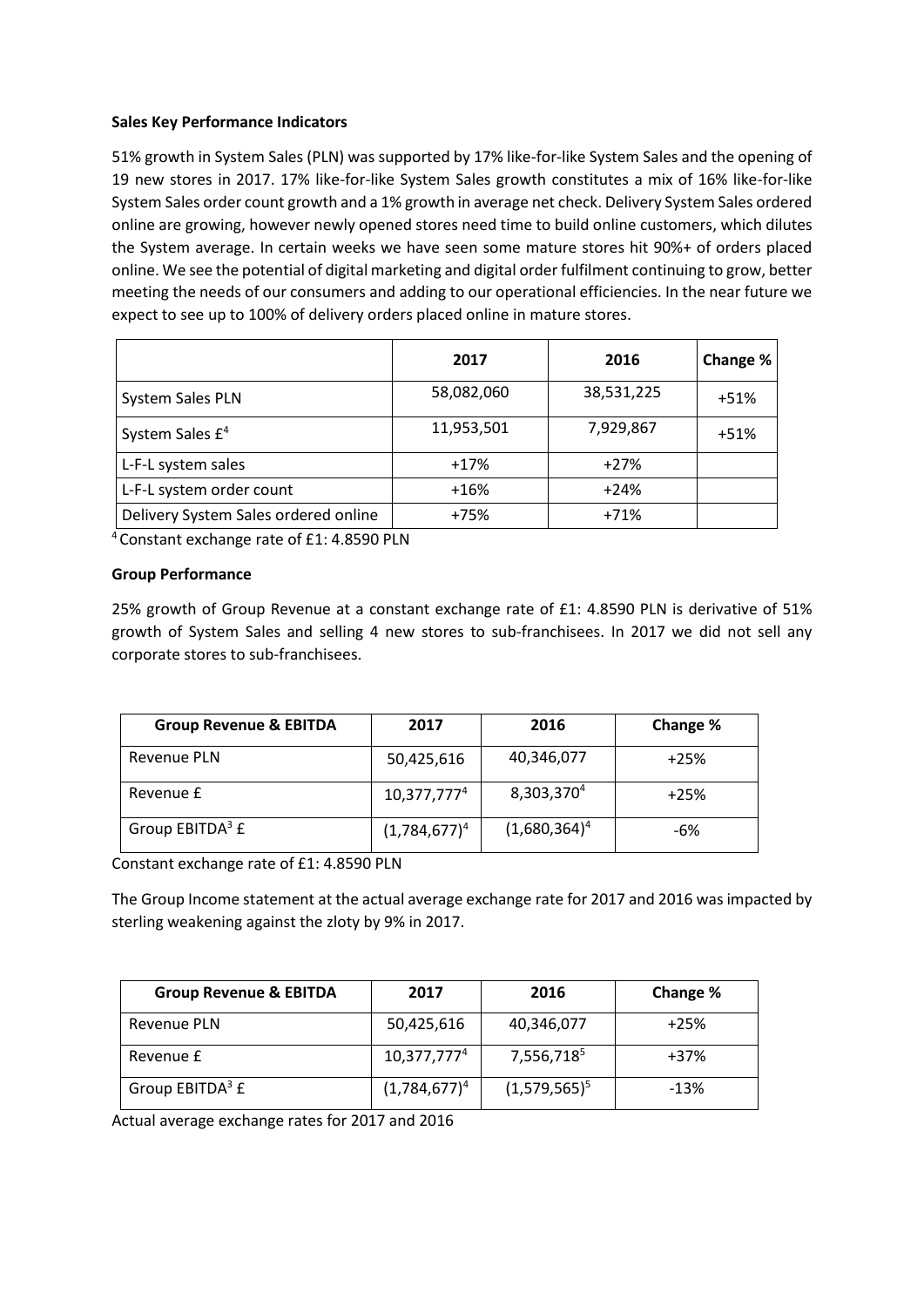#### **Group Loss for the period**

The Group EBITDA loss, excluding non-cash items, non-recurring items and store pre-opening expenses, at actual average exchange rates for 2017 and 2016, increased by £205,112 (£104,313 increase at a constant exchange rate of £1: 4.8590 PLN) against the prior year.

The Group loss for the year at actual average exchange rates for 2017 and 2016 increased by £141,118 against 2016, mainly due to the effect of an increase of store pre-opening expenses, an increase of depreciation and amortization, a decrease of other non-cash and non-recurring items, an increase of foreign exchange gains and a decrease of share-based payments

| <b>Group Loss for the period</b> | 2017            | 2016            | Change % |
|----------------------------------|-----------------|-----------------|----------|
| Loss for the period              | $(2,634,519)^4$ | $(2,493,401)^5$ | -6%      |

Actual average exchange rates for 2017 and 2016

#### **Exchange rates**

| PLN: £1              | 2017   | 2016   | Change % |
|----------------------|--------|--------|----------|
| Income Statement     | 4.8590 | 5.3391 | -9%      |
| <b>Balance Sheet</b> | 4.7048 | 5.1437 | -9%      |

Financial Statements for our Polish subsidiary DP Polska S.A. are denominated in PLN and translated to £. Under IFRS accounting standards the Income Statement for the Group has been converted from PLN at the average annual exchange rate applicable to PLN against £. The balance sheet has been converted from PLN to £ at the 31 December 2017 exchange rate applicable to PLN against £. In 2017 the PLN strengthened against £ and impacted numbers presented at 2017 and 2016 rates accordingly.

#### **Cash position**

Cash reduced by 29% from 1 January 2017, with net cash at  $31<sup>st</sup>$  December 2017 of £4.5m. Cash of £7.0m was deployed to cover:

- Group losses
- store CAPEX (including CAPEX to be deployed in stores to be opened in 2018)
- new commissary CAPEX
- part of 2018 TV and radio campaign
- share placing expenses.

Some 2018 costs and investments were paid in 2017.

On 6 June 2017 the Group completed a placing of 12,200,000 new ordinary shares at the price of 43 pence per share, to raise a total of £5,246,000.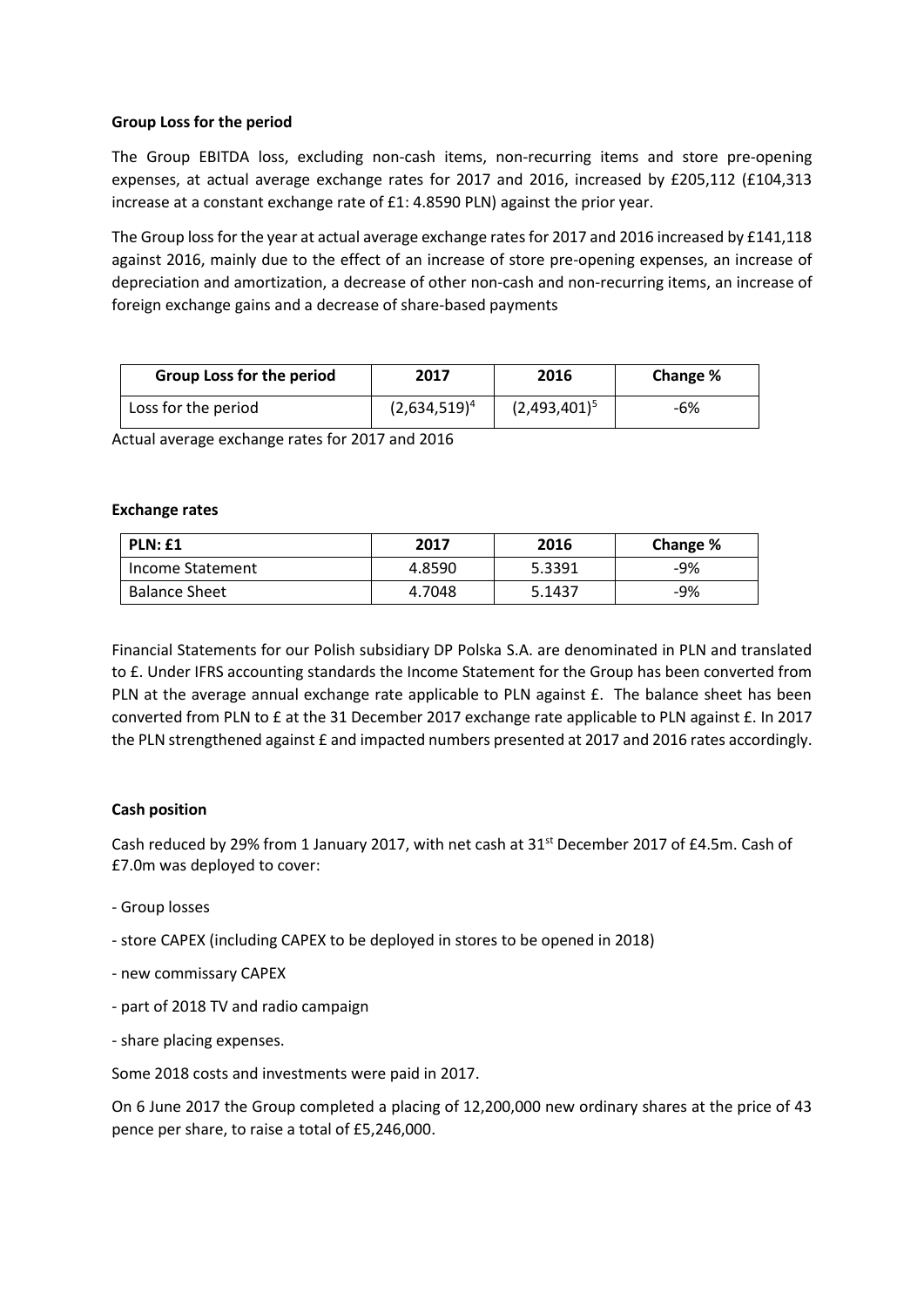|              | $1st$ January 2017 | <b>Cash movement</b> | 31 <sup>st</sup> December 2017 |
|--------------|--------------------|----------------------|--------------------------------|
| Cash in bank | 6,308,260          | (1,802,349)          | 4,505,911                      |

Actual exchange rates for 2017 and 2016

#### **Macro situation in Poland**

In 2017 we saw strong GDP growth combined with inflation. The inflation that we experienced in food and wages was higher than the general rise in prices of goods and services. GDP growth was supported by growth in Internal Consumption and by Investments (Investments since Q4 of 2017). The 3 Month Warsaw Interbank Offered Rate is virtually unchanged.

| <b>Macro KPI</b>                        | 2017        | 2016        |
|-----------------------------------------|-------------|-------------|
| Real GDP growth (% growth) <sup>9</sup> | 4.5         | 2.9         |
| Inflation (% growth) $10$               | 2.1         | $-0.7$      |
|                                         | 31 Dec 2017 | 31 Dec 2016 |
| Interest rate <sup>11</sup> (%)         | 1.7200      | 1.7300      |

<sup>1</sup> System Sales – total retail sales including sales from corporate and sub-franchised stores

<sup>2</sup> Like-for-like growth in PLN, matching trading periods for the same stores between 1 January and 31 December 2016 and 1 January and 31 December 2017

<sup>3</sup> Excluding non-cash items, non-recurring items and store pre-opening expenses

<sup>4</sup>Exchange rate average for 2017 £1: 4.8590 PLN

<sup>5</sup> Exchange rate average for 2016 £1: 5.3391 PLN

6 Sales minus variable costs

 $<sup>7</sup>$  Stores up to 12 months old with no matching trading periods in 2016</sup>

<sup>8</sup> When a second store is opened in an existing store's delivery area and the delivery area is split between the original store and the second store

9 source: http://www.euromonitor.com/poland/country-factfile#

10 source: http://www.euromonitor.com/poland/country-factfile#

<sup>11</sup> 3M WIBOR at 30<sup>th</sup> of December; source: [www.money.pl](http://www.money.pl/)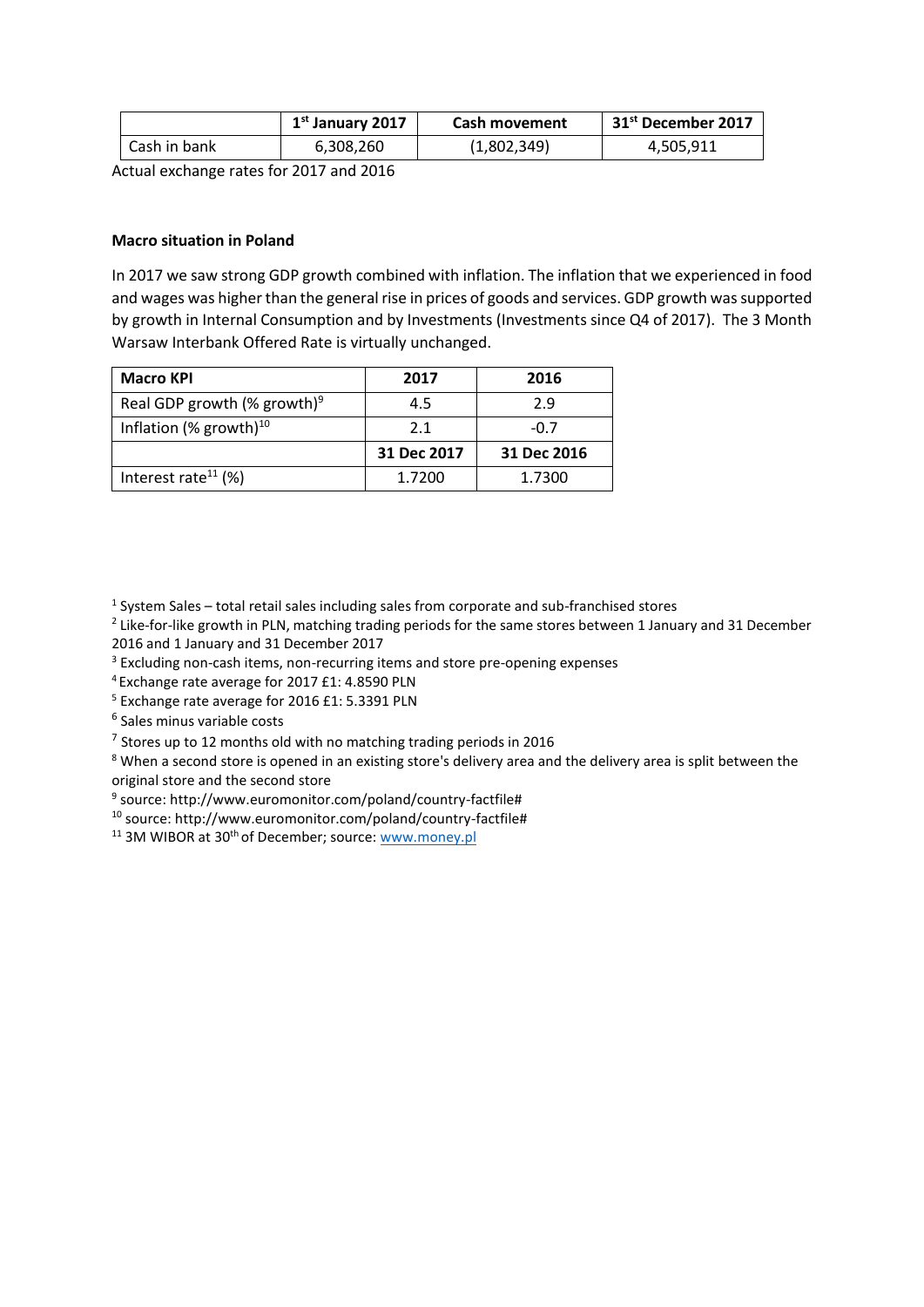# Group Income Statement

*for the year ended 31 December 2017*

|                                           |                                                                                                                                     | <b>Notes</b>   | 2017<br>£   | 2016<br>£     |
|-------------------------------------------|-------------------------------------------------------------------------------------------------------------------------------------|----------------|-------------|---------------|
|                                           |                                                                                                                                     |                |             |               |
| <b>Revenue</b>                            |                                                                                                                                     | 2              | 10,377,777  | 7,556,718     |
| <b>Direct Costs</b>                       |                                                                                                                                     |                | (9,658,691) | (7,022,673)   |
| payments                                  | Selling, general and administrative expenses - excluding:<br>store pre-opening expenses, depreciation, amortisation and share based |                | (2,503,763) | (2, 113, 610) |
| opening expenses                          | GROUP EBITDA - excluding non-cash items, non-recurring items and store pre-                                                         |                | (1,784,677) | (1,579,565)   |
|                                           |                                                                                                                                     |                |             |               |
| Store pre-opening expenses                |                                                                                                                                     |                | (143, 220)  | (47, 850)     |
| Other non-cash and non-recurring items    |                                                                                                                                     | 5              | (12, 271)   | (99, 302)     |
| Finance income                            |                                                                                                                                     |                | 92,638      | 65,116        |
| Finance costs                             |                                                                                                                                     |                | (24, 364)   | (12, 478)     |
| Foreign exchange gains / (losses)         |                                                                                                                                     |                | 148,032     | (7, 915)      |
| Depreciation, amortisation and impairment |                                                                                                                                     |                | (656, 942)  | (458, 722)    |
| Share based payments                      |                                                                                                                                     |                | (253, 715)  | (352, 685)    |
| Loss before taxation                      |                                                                                                                                     | 4              | (2,634,519) | (2,493,401)   |
| Taxation                                  |                                                                                                                                     | 6              |             |               |
| Loss for the period                       |                                                                                                                                     |                | (2,634,519) | (2, 493, 401) |
|                                           |                                                                                                                                     |                |             |               |
|                                           |                                                                                                                                     |                |             |               |
| Loss per share                            | Basic                                                                                                                               | $\overline{7}$ | (1.85 p)    | (1.93 p)      |
|                                           | <b>Diluted</b>                                                                                                                      | $\overline{7}$ | (1.85 p)    | (1.93 p)      |

All of the loss for the year is attributable to the owners of the Parent Company.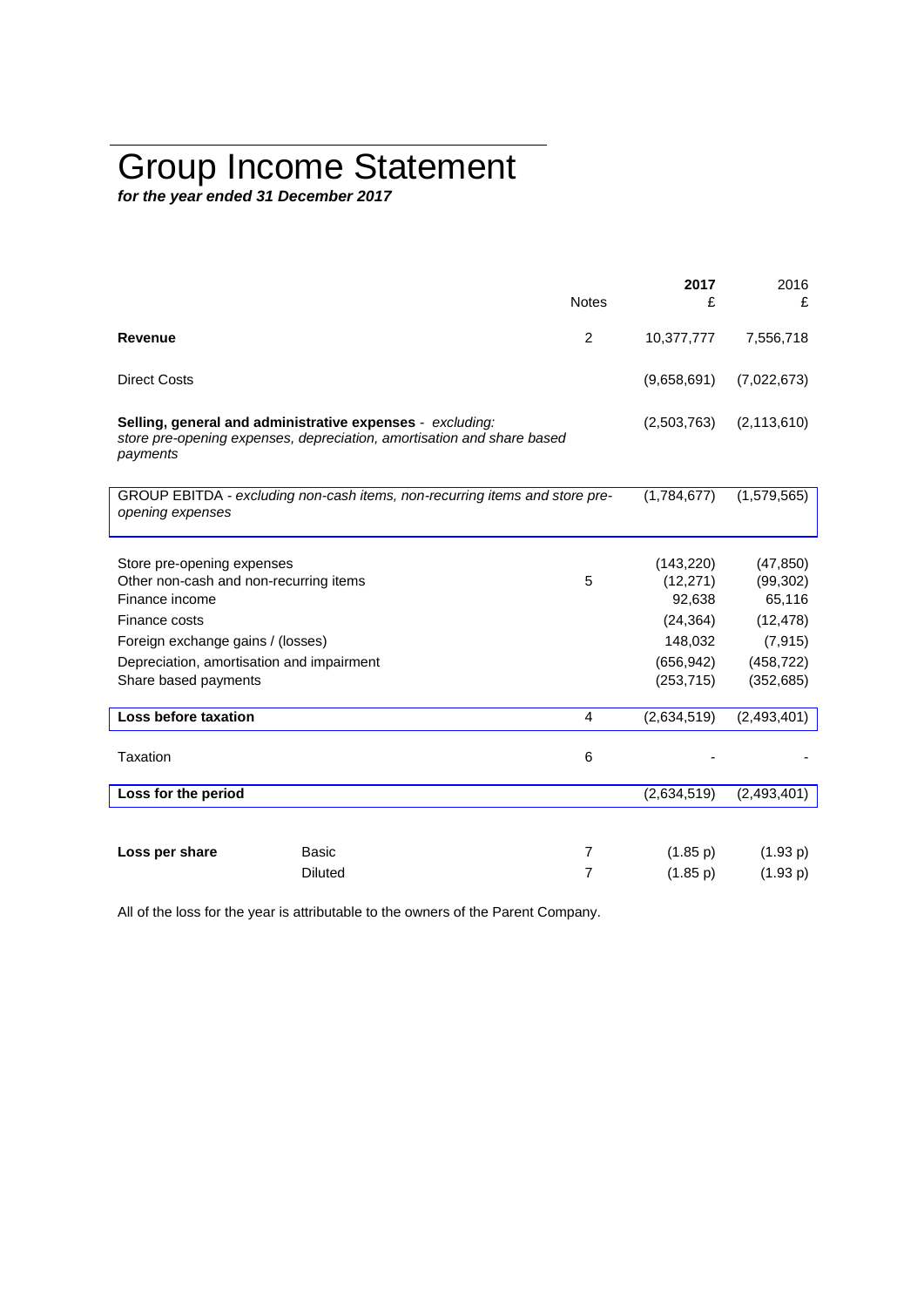# Group Statement of comprehensive income

*for the year ended 31 December 2017*

|                                                                                                                                                          | 2017               | 2016               |
|----------------------------------------------------------------------------------------------------------------------------------------------------------|--------------------|--------------------|
|                                                                                                                                                          | £                  |                    |
| Loss for the period                                                                                                                                      | (2,634,519)        | (2,493,401)        |
| Currency translation differences<br>Other comprehensive expense for the period, net of tax to be reclassified to profit<br>or loss in subsequent periods | 639,428<br>639.428 | 618,614<br>618,614 |
|                                                                                                                                                          |                    |                    |
| Total comprehensive income for the period                                                                                                                | (1,995,091)        | (1,874,787)        |

All of the comprehensive expense for the year is attributable to the owners of the Parent Company.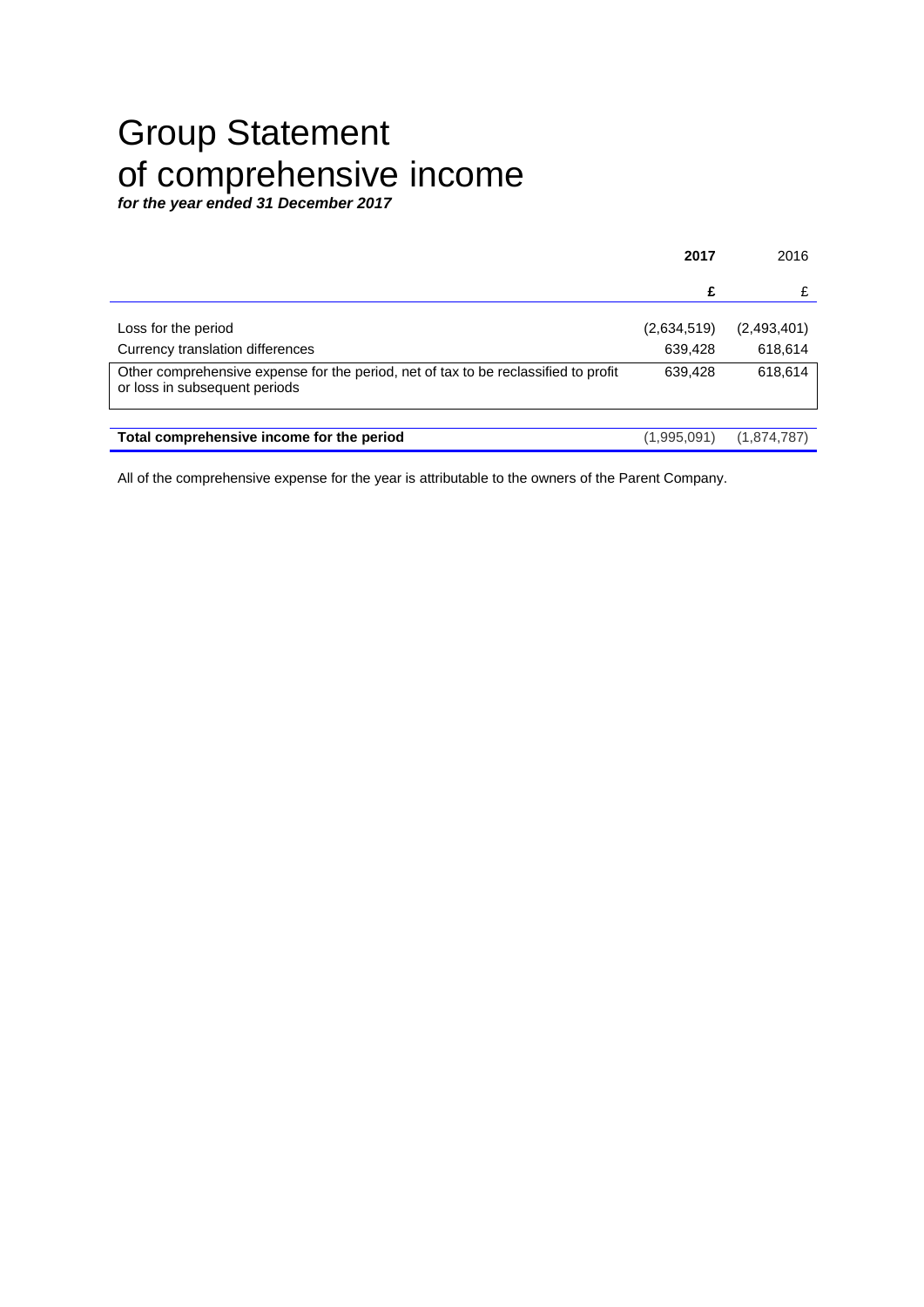# Group Balance Sheet

*at 31 December 2017*

|                                |              | 2017           | 2016           |
|--------------------------------|--------------|----------------|----------------|
|                                | <b>Notes</b> | £              | £              |
| <b>Non-current assets</b>      |              |                |                |
| Intangible assets              | 8            | 558,438        | 442,764        |
| Property, plant and equipment  | 9            | 6,617,788      | 2,765,748      |
| Deferred tax asset             |              |                |                |
| Trade and other receivables    |              | 1,767,289      | 1,217,231      |
|                                |              | 8,943,515      | 4,425,743      |
| <b>Current assets</b>          |              |                |                |
| Inventories                    |              | 525,870        | 271,525        |
| Trade and other receivables    |              | 2,580,994      | 1,818,425      |
| Cash and cash equivalents      |              | 4,505,911      | 6,308,260      |
|                                |              | 7,612,775      | 8,398,210      |
| <b>Total assets</b>            |              | 16,556,290     | 12,823,953     |
|                                |              |                |                |
| <b>Current liabilities</b>     |              |                |                |
| Trade and other payables       |              | (1,648,960)    | (1,218,991)    |
| Borrowings                     |              | (129, 613)     | (73,007)       |
| Provisions                     |              | (37, 289)      | (37, 294)      |
|                                |              | (1,815,862)    | (1,329,292)    |
| <b>Non-current liabilities</b> |              |                |                |
| Provisions                     |              |                | (50, 532)      |
| Borrowings                     |              | (243, 197)     | (234, 276)     |
|                                |              | (243, 197)     | (284, 808)     |
| <b>Total liabilities</b>       |              | (2,059,059)    | (1,614,100)    |
|                                |              |                |                |
| <b>Net assets</b>              |              | 14,497,231     | 11,209,853     |
| <b>Equity</b>                  |              |                |                |
| Called up share capital        | 10           | 762,754        | 684,576        |
| Share premium account          | 10           | 31,829,463     | 26,878,887     |
| Capital reserve - own shares   |              | (48, 163)      | (50, 463)      |
| Retained earnings              |              | (18, 499, 828) | (16, 116, 724) |
| Currency translation reserve   |              | 453,005        | (186, 423)     |
| <b>Total equity</b>            |              | 14,497,231     | 11,209,853     |

The financial statements were approved by the Board of Directors and authorised for issue on 26 March 2018 and were signed on its behalf by:

Director Director **Director** 

**Peter Shaw Maciej Jania**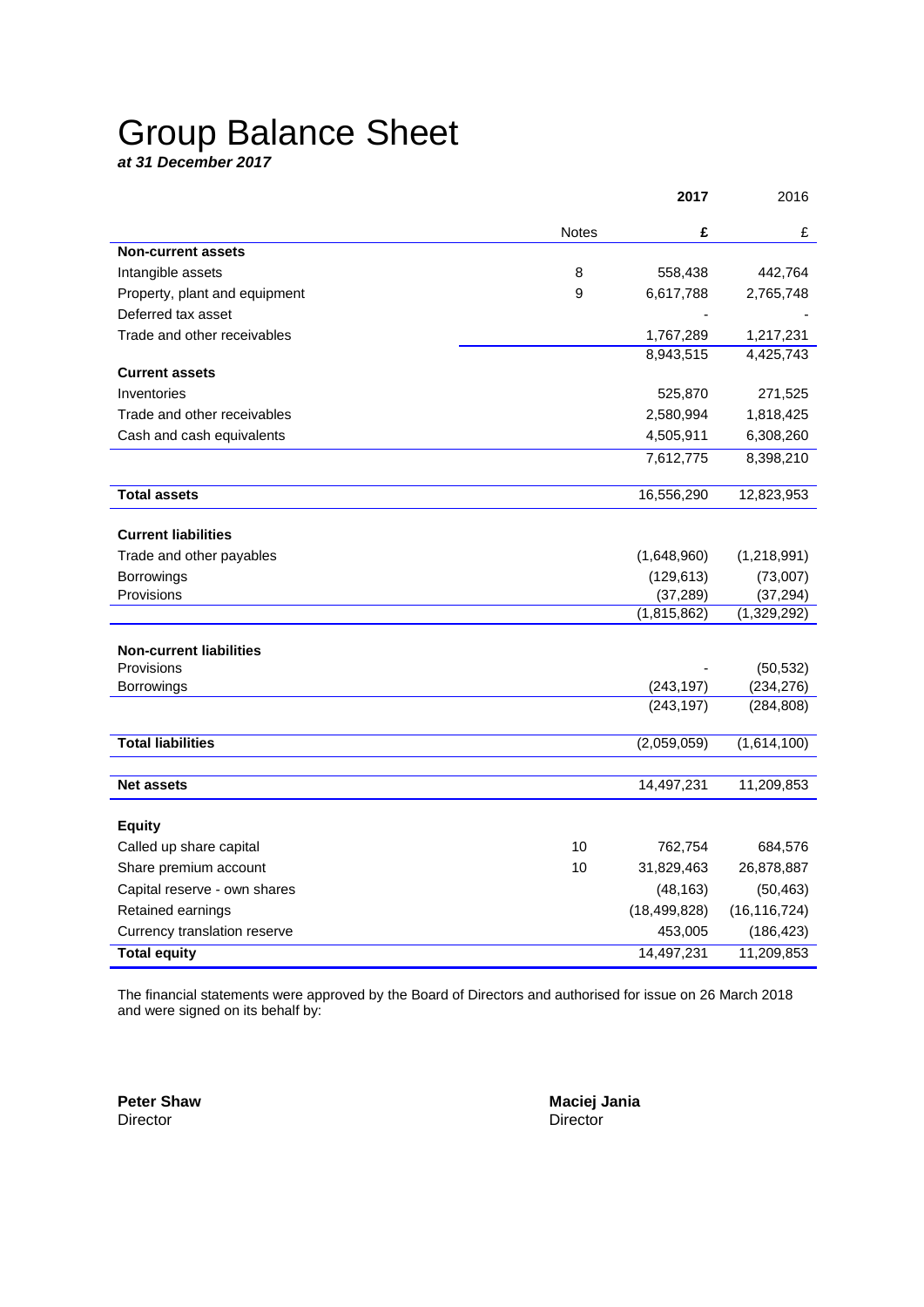# Group Statement of Cash Flows

*for the year ended 31 December 2017*

|                                                         |                | 2017          | 2016          |
|---------------------------------------------------------|----------------|---------------|---------------|
|                                                         | Note           | £             | £             |
| Cash flows from operating activities                    |                |               |               |
| Loss before taxation for the period                     |                | (2,634,519)   | (2,493,401)   |
| Adjustments for:                                        |                |               |               |
| Finance income                                          | 7              | (92, 638)     | (65, 116)     |
| Finance costs                                           | 8              | 24,364        | 12,478        |
| Depreciation, amortisation and impairment               |                | 656,942       | 458,722       |
| Share based payments expense                            | 23             | 253,715       | 352,685       |
| Operating cash flows before movement in working capital |                | (1,792,136)   | (1,734,632)   |
| (Increase) in inventories                               |                | (221, 747)    | (134, 825)    |
| (Increase) in trade and other receivables               | 16             | (728, 558)    | (254, 038)    |
| Increase in trade and other payables                    |                | 555,994       | 461,664       |
| (Decrease) / increase in provisions                     |                | (50, 532)     | 50,532        |
| Cash used in operations                                 |                | (2, 236, 979) | (1,611,299)   |
| <b>Taxation paid</b>                                    |                |               |               |
| Net cash used in operations                             |                | (2, 236, 979) | (1,611,299)   |
| Cash flows from investing activities                    |                |               |               |
| Payments to acquire software                            |                | (23, 833)     | (25, 114)     |
| Payments to acquire property, plant and equipment       |                | (4, 131, 753) | (1,714,215)   |
| Payments to acquire intangible fixed assets             |                | (26, 039)     | (23, 699)     |
| Lease deposits net amount (advanced)                    |                | (50, 396)     | (62,052)      |
| Proceeds from disposal of property plant and equipment  |                |               | 698,882       |
| (Increase) in loans to sub-franchisees                  | 16             | (501, 731)    | (1, 214, 743) |
| Interest received                                       | $\overline{7}$ | 92,638        | 36,745        |
| Net cash used in investing activities                   |                | (4,641,114)   | (2,304,196)   |
| Cash flows from financing activities                    |                |               |               |
| Net proceeds from issue of ordinary share capital       |                | 5,028,754     | 3,055,426     |
| Interest paid                                           | 8              | (24, 364)     | (12, 478)     |
| Net cash from financing activities                      |                | 5,004,390     | 3,042,948     |
|                                                         |                |               |               |
| Net (decrease) in cash and cash equivalents             |                | (1,873,703)   | (872, 547)    |
| Exchange differences on cash balances                   |                | 71,354        | 193,304       |
| Cash and cash equivalents at beginning of period        |                | 6,308,260     | 6,987,503     |
| Cash and cash equivalents at end of period              | 18             | 4,505,911     | 6,308,260     |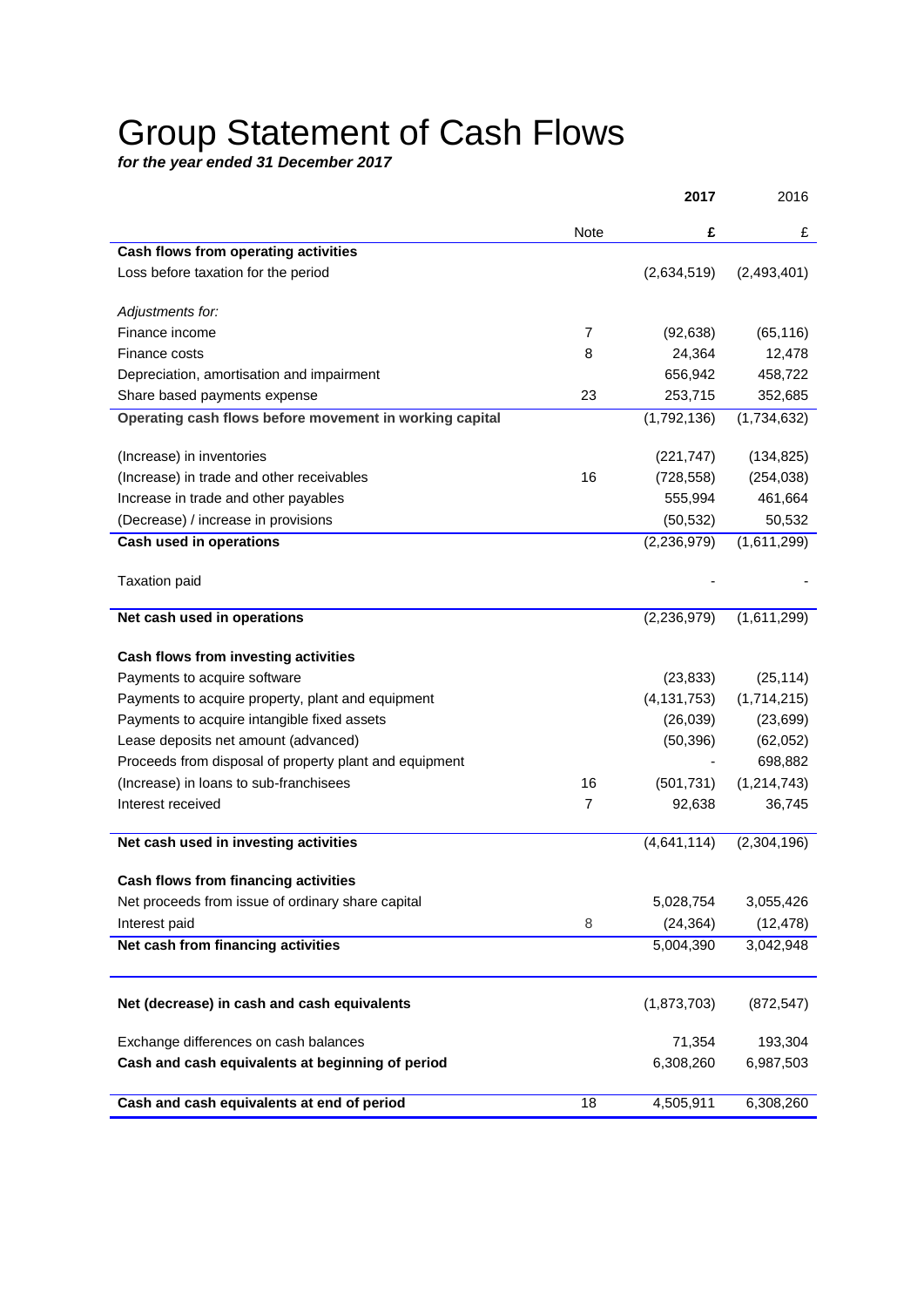# Group Statement of Changes in Equity

*for the year ended 31 December 2017*

|                                  |         | Share      |                | Currency    | Capital     |               |
|----------------------------------|---------|------------|----------------|-------------|-------------|---------------|
|                                  | Share   | premium    | Retained       | translation | reserve -   |               |
|                                  | capital | account    | earnings       | reserve     | own         | Total         |
|                                  | £       | £          | £              | £           | shares<br>£ | £             |
|                                  |         |            |                |             |             |               |
| At 31 December 2015              | 651,241 | 23,856,796 | (13,970,110)   | (805, 037)  | (56, 361)   | 9,676,529     |
| Shares issued                    | 33,335  | 3,166,825  |                |             |             | 3,200,160     |
| Expenses of share issue          |         | (144, 734) |                |             |             | (144, 734)    |
| Share based payments             |         |            | 352,685        |             |             | 352,685       |
| Shares transferred out<br>of EBT |         |            | (5,898)        |             | 5,898       |               |
| <b>Translation difference</b>    |         |            |                | 618,614     |             | 618,614       |
| Loss for the period              |         |            | (2,493,401)    |             |             | (2, 493, 401) |
| At 31 December 2016              | 684,576 | 26,878,887 | (16, 116, 724) | (186, 423)  | (50, 463)   | 11,209,853    |
| Shares issued                    | 78,178  | 5,185,000  |                |             |             | 5,263,178     |
| Expenses of share issue          |         | (234, 424) |                |             |             | (234, 424)    |
| Share based payments             |         |            | 253,715        |             |             | 253,715       |
| Shares transferred out<br>of EBT |         |            | (2,300)        |             | 2,300       |               |
| <b>Translation difference</b>    |         |            |                | 639,428     |             | 639,428       |
| Loss for the period              |         |            | (2,634,519)    |             |             | (2,634,519)   |
| At 31 December 2017              | 762,754 | 31,829,463 | (18, 499, 828) | 453,005     | (48, 163)   | 14,497,231    |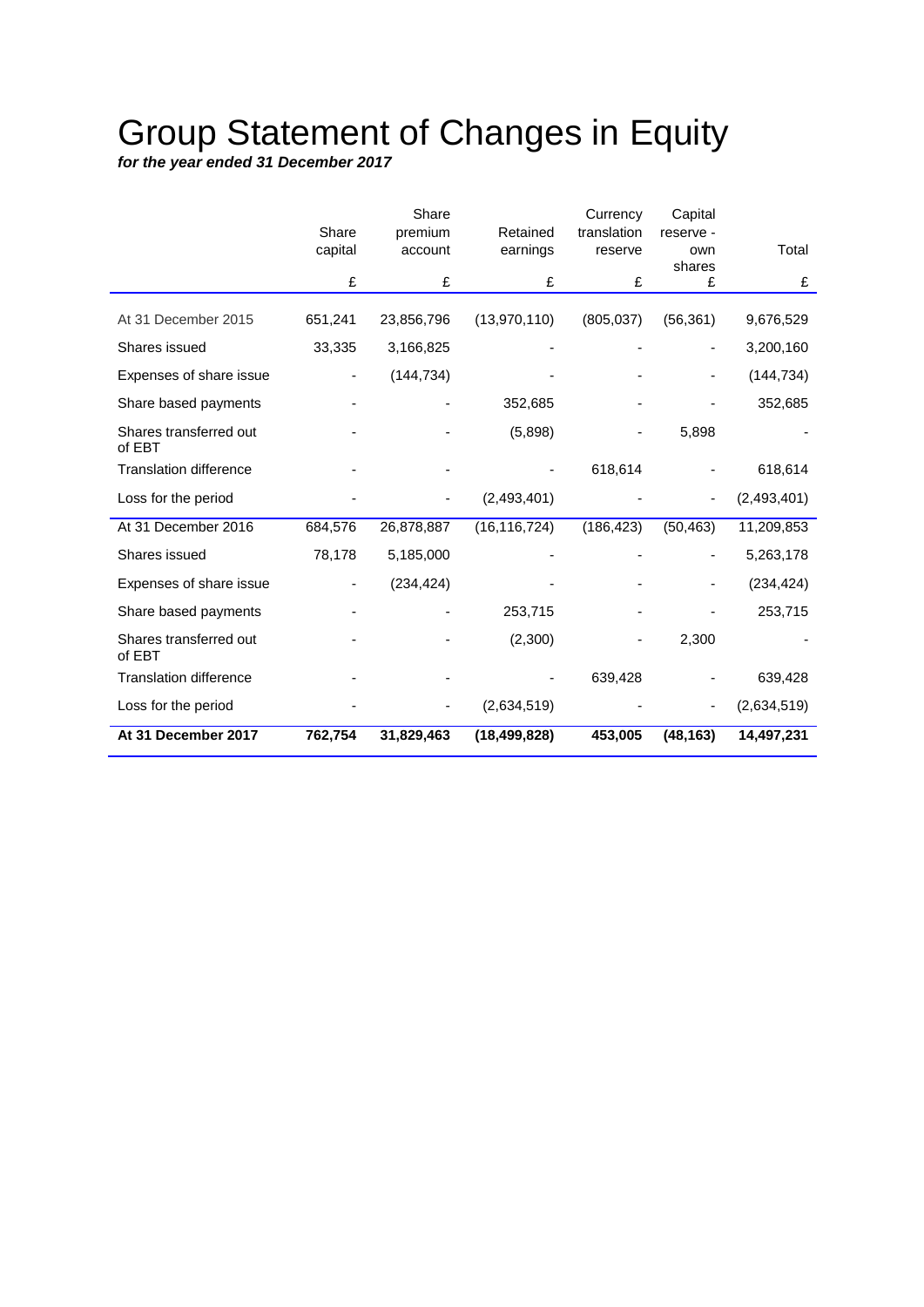#### **1. ACCOUNTING POLICIES**

#### *Basis of preparation*

The financial statements have been prepared on the historical cost basis, with the exception of certain financial instruments and share based payments. The consolidated and Company financial statements of DP Poland plc have been prepared in accordance with International Financial Reporting Standards (IFRS) as adopted by the European Union, IFRIC Interpretations and the Companies Act 2006 applicable to Companies reporting under IFRS. The financial statements have been prepared in accordance with IFRS and IFRIC interpretations issued and effective or issued and early adopted as at the time of preparing these statements (March 2018). The preparation of financial statements in accordance with IFRS requires the use of certain critical accounting estimates. It also requires management to exercise judgement in the process of applying the Company's accounting policies.

#### **2. REVENUE**

Revenue represents amounts received from the sale of goods from the Group's principal continuing activity, being the operation and sub-franchising of Domino's Pizza stores. All of the revenue is derived in Poland. Revenue is measured at fair value of consideration net of returns and value added taxes. Revenue from pizza delivery, commissary and equipment sales is recognised on delivery to customers and sub-franchisees. Royalties are based on sub-franchised store sales to customers and are recognised as the income is earned by our subfranchisees. Core revenues are ongoing revenues including sales to the public from corporate stores, sales of materials and services to sub-franchisees, royalties received from sub-franchisees and rents received from subfranchisees. Other revenues are non-recurring transactions such as the sale of stores, fittings and equipment to sub-franchisees. Revenue recognised in the income statement is analysed as follows:

Revenue is divided into 'core revenues' and 'other revenues' as follows:

|               | 2017       | 2016      |
|---------------|------------|-----------|
|               |            |           |
| Core revenue  | 9,663,088  | 6,030,869 |
| Other revenue | 714,689    | 1,525,849 |
|               | 10.377.777 | 7.556.718 |

#### **3. SEGMENTAL REPORTING**

The Board monitors the performance of the corporate stores and the commissary operations separately and therefore those are considered to be the Group's two operating segments. Corporate store sales comprise sales to the public. Commissary operations comprise sales to sub-franchisees of food, services and fixtures and equipment. Commissary operations also include the receipt of royalty income from sub-franchisees. The Board monitors the performance of the two segments based on their contribution towards Group EBITDA - excluding non-cash items, non-recurring items and store pre-opening expenses. In accordance with IFRS 8, the segmental analysis presented reflects the information used by the Board. No separate balance sheets are prepared for the two operating segments and therefore no analysis of segment assets and liabilities is presented.

|                                                                                                 | 2017<br>£                         | 2016<br>£                         |
|-------------------------------------------------------------------------------------------------|-----------------------------------|-----------------------------------|
| Corporate stores<br>Commissary gross profit<br>Unallocated expenses                             | 345.667<br>599.196<br>(2,729,540) | 328,906<br>321.171<br>(2,229,642) |
| GROUP EBITDA - excluding non-cash items, non-recurring items and store pre-<br>opening expenses | (1,784,677)                       | (1,579,565)                       |

#### *Operating Segment EBITDA contribution*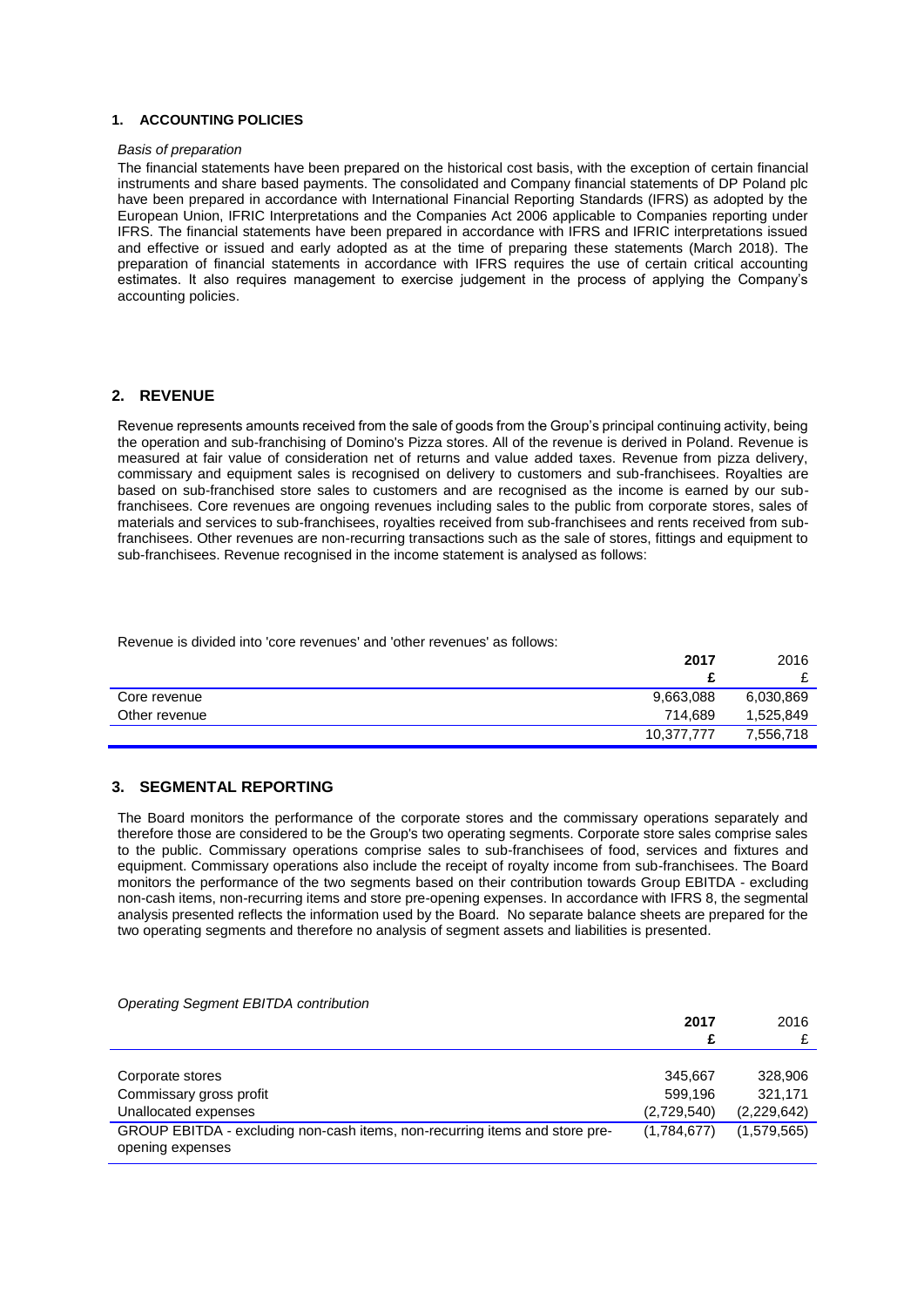## **4. LOSS BEFORE TAXATION**

This is stated after charging

|                                                |                                                   | 2017      | 2016      |
|------------------------------------------------|---------------------------------------------------|-----------|-----------|
|                                                |                                                   | £         | £         |
| Auditors and their<br>associates' remuneration | - audit of company and group financial statements | 37,445    | 30,400    |
|                                                | - tax compliance services                         | 1,400     | 1,400     |
| Directors' emoluments                          | - remuneration and fees                           | 325,966   | 352,974   |
| Amortisation of intangible fixed assets        |                                                   | 86,057    | 64,173    |
| Depreciation of property, plant and equipment  |                                                   | 570,885   | 394,549   |
| Operating lease rentals                        | - land and buildings                              | 616,415   | 476,928   |
| and after crediting                            |                                                   |           |           |
| Operating lease income from sub-franchisees    |                                                   | 478,538   | 263,191   |
| Foreign exchange gains /(losses)               |                                                   | 148,032   | (7, 915)  |
|                                                |                                                   |           |           |
| 5.                                             | OTHER NON-CASH AND NON-RECURRING ITEMS            |           |           |
|                                                |                                                   | 2017      | 2016      |
|                                                |                                                   | £         | £         |
|                                                |                                                   |           |           |
| Provision for additional VAT payable           |                                                   | 50,532    | (50, 532) |
| Other non-cash and non-recurring items         |                                                   | (62, 803) | (48, 770) |
|                                                |                                                   |           |           |

#### **Non-recurring Items**

Non-recurring items include items which are not sufficiently large to be classified as exceptional, but in the opinion of the Directors, are not part of the underlying trading performance of the Group. The provision for additional VAT payable has been reversed following changes to a previous ruling by the Polish VAT authorities.

(12,271) (99,302)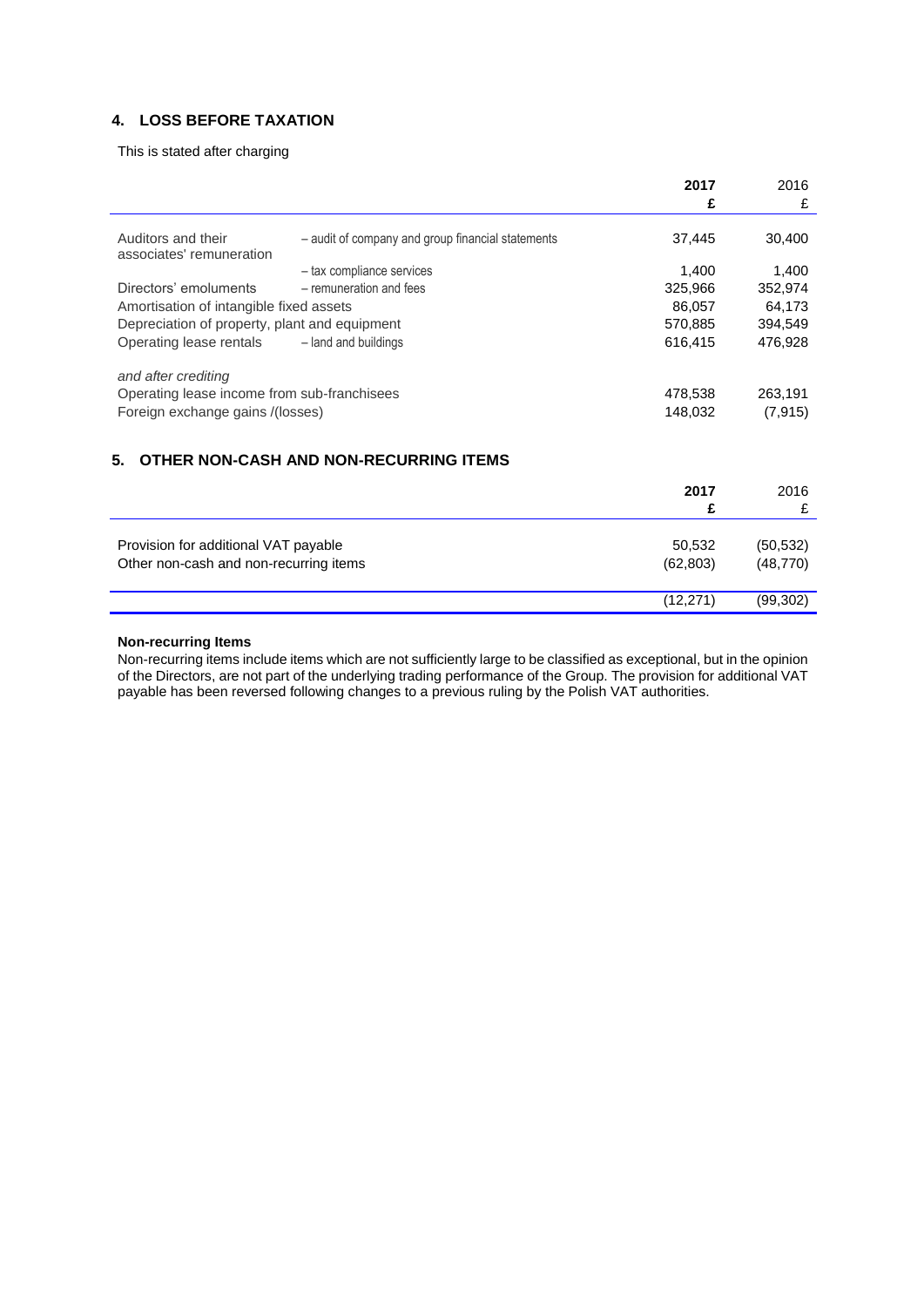## **6. TAXATION**

|                                      | 2017 | 2016 |
|--------------------------------------|------|------|
|                                      |      |      |
| Current tax                          | ۰    |      |
| Total tax charge in income statement | -    |      |

The tax on the Group's loss before tax differs from the theoretical amount that would arise using the tax rate applicable to profits of the consolidated entities as follows:

|                                                                  | 2017<br>£   | 2016        |
|------------------------------------------------------------------|-------------|-------------|
| Loss before tax                                                  | (2,634,519) | (2,493,401) |
| Tax credit calculated at applicable rate of 19%                  | (500, 559)  | (473, 746)  |
| Income taxable but not recognised in financial statements        | 13.444      | 20,536      |
| Income not subject to tax                                        | (24, 137)   | (2,487)     |
| Expenses not deductible for tax purposes                         | 84,750      | 74,338      |
| Tax losses for which no deferred income tax asset was recognised | 426.502     | 381,359     |
| Total tax charge in income statement                             |             |             |

The Directors have reviewed the tax rates applicable in the different tax jurisdictions in which the Group operates. They have concluded that a tax rate of 19% represents the overall tax rate applicable to the Group.

#### **7. LOSS PER SHARE**

The loss per ordinary share has been calculated as follows:

|                | 2017        | 2017            | 2016        | 2016         |
|----------------|-------------|-----------------|-------------|--------------|
|                |             | £               |             | £            |
|                | Weighted    | Profit / (loss) | Weighted    | Profit /     |
|                | average     | after tax       | average     | (loss) after |
|                | number of   |                 | number of   | tax          |
|                | shares      |                 | shares      |              |
| <b>Basic</b>   | 142,164,031 | (2,634,519)     | 128,931,485 | (2,493,401)  |
| <b>Diluted</b> | 142,164,031 | (2,634,519)     | 128,931,485 | (2,493,401)  |

The weighted average number of shares for the year excludes those shares in the Company held by the employee benefit trust. At 31st December 2017 the basic and diluted loss per share is the same, as the vesting of JOSS, SIP or share option awards would reduce the loss per share and is, therefore, anti-dilutive.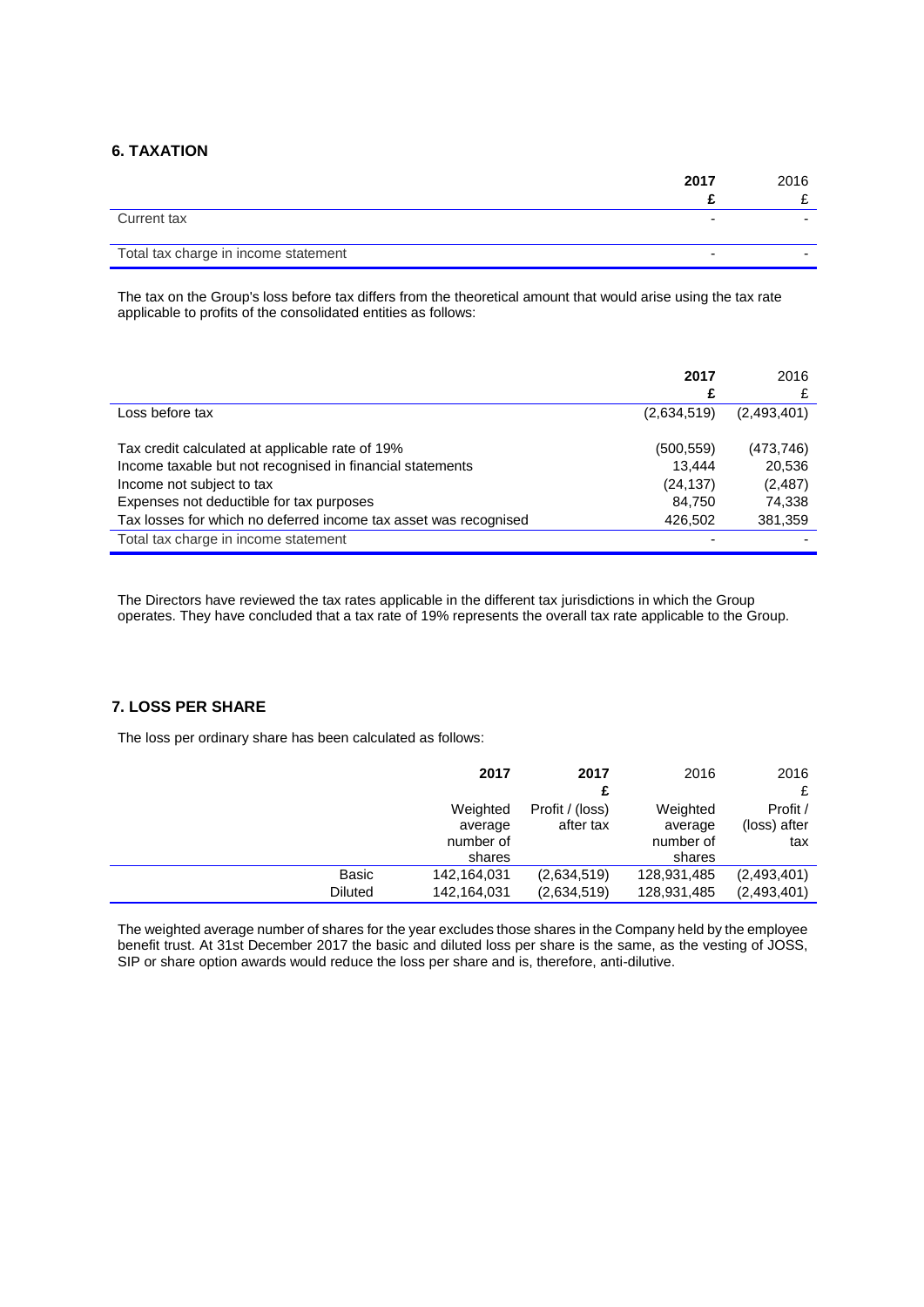## **8. INTANGIBLE ASSETS**

|                                   | <b>Franchise</b><br>fees and<br>intellectual<br>property<br>rights | <b>Software</b> | <b>Capitalised</b><br>loan<br>discount | <b>Total</b> |
|-----------------------------------|--------------------------------------------------------------------|-----------------|----------------------------------------|--------------|
| Group                             | £                                                                  | £               | £                                      | £            |
| Cost:                             |                                                                    |                 |                                        |              |
| At 31 December 2015               | 333,166                                                            | 183,706         |                                        | 516,872      |
| Foreign currency difference       | 43,480                                                             | 24,255          |                                        | 67,735       |
| Additions                         | 23,699                                                             | 25,114          | 178,269                                | 227,082      |
| Disposals                         |                                                                    | (4,668)         |                                        | (4,668)      |
| At 31 December 2016               | 400,345                                                            | 228,407         | 178,269                                | 807,021      |
| Foreign currency difference       | 38,202                                                             | 81,912          |                                        | 120,114      |
| <b>Additions</b>                  | 26,039                                                             | 23,833          | 67,281                                 | 117,153      |
| Disposals                         |                                                                    |                 |                                        |              |
| At 31 December 2017               | 464,586                                                            | 334,152         | 245,550                                | 1,044,288    |
|                                   |                                                                    |                 |                                        |              |
| Amortisation                      |                                                                    |                 |                                        |              |
| At 31 December 2015               | 145,746                                                            | 119,429         |                                        | 265,175      |
| Foreign currency difference       | 19,850                                                             | 16,236          |                                        | 36,086       |
| Amortisation charged for the year | 32,192                                                             | 26,756          | 5,225                                  | 64,173       |
| Disposals                         |                                                                    | (1, 177)        |                                        | (1, 177)     |
| At 31 December 2016               | 197,788                                                            | 161,244         | 5,225                                  | 364,257      |
| Foreign currency difference       | 19,551                                                             | 15,985          |                                        | 35,536       |
| Amortisation charged for the year | 33,548                                                             | 28,733          | 23,776                                 | 86,057       |
| Disposals                         |                                                                    |                 |                                        |              |
| At 31 December 2017               | 250,887                                                            | 205,962         | 29,001                                 | 485,850      |
| Net book value:                   |                                                                    |                 |                                        |              |
| At 31 December 2017               | 213,699                                                            | 128,190         | 216,549                                | 558,438      |
| At 31 December 2016               | 202,557                                                            | 67,163          | 173,044                                | 442,764      |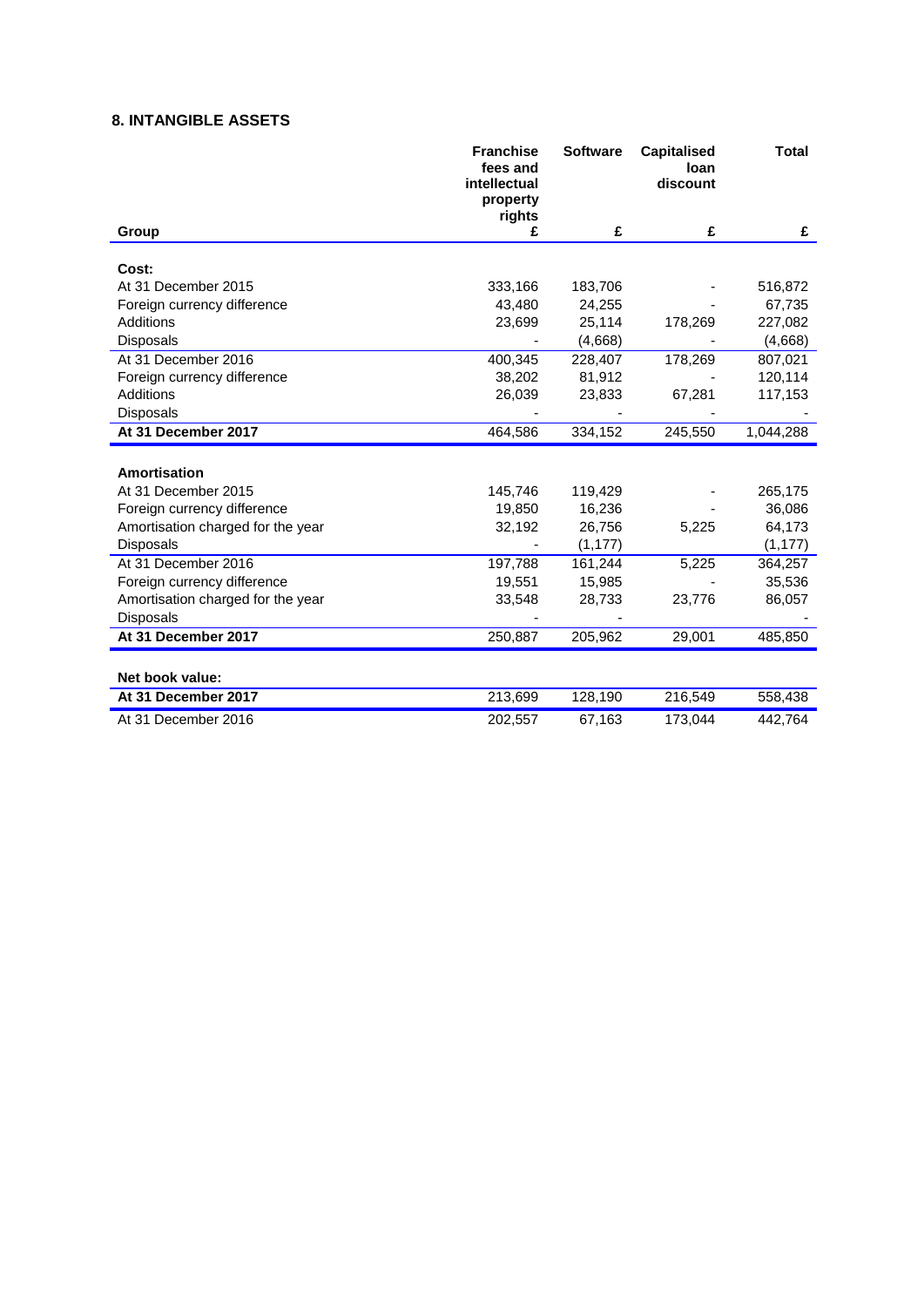## **9. PROPERTY, PLANT AND EQUIPMENT**

|                                             |                                   | <b>Fixtures</b>        | <b>Assets</b>                |               |
|---------------------------------------------|-----------------------------------|------------------------|------------------------------|---------------|
|                                             |                                   | Leasehold fittings and | under                        |               |
|                                             | property                          |                        | equipment construction       | <b>Total</b>  |
| Group                                       | £                                 | £                      | £                            | £             |
|                                             |                                   |                        |                              |               |
| Cost:                                       |                                   |                        |                              |               |
| At 31 December 2015                         | 1,574,988                         | 1,370,096              | 185,768                      | 3,130,852     |
| Foreign currency difference                 | 226,639                           | 349,204                | (158, 605)                   | 417,238       |
| Additions                                   | 581,957                           | 336,619                | 605,016                      | 1,523,592     |
| Disposals                                   | (679, 424)                        | (394, 242)             |                              | (1,073,666)   |
| <b>Transfers</b>                            | 78,037                            | 496,304                | (574, 341)                   |               |
| At 31 December 2016                         | 1,782,197                         | 2,157,981              | 57,838                       | 3,998,016     |
| Foreign currency difference                 | 336,090                           | 584,555                | (491, 241)                   | 429,404       |
| <b>Additions</b>                            | 2,074,716                         | 440,698                | 1,616,339                    | 4,131,753     |
| Disposals                                   |                                   | (87, 457)              |                              | (87, 457)     |
| <b>Transfers</b>                            | 55,487                            | 1,041,695              | (1,097,182)                  |               |
| At 31 December 2017                         | 4,248,490                         | 4,137,472              | 85,754                       | 8,471,716     |
| Depreciation:                               |                                   |                        |                              |               |
|                                             |                                   |                        |                              |               |
| At 31 December 2015                         | 521,625                           | 556,020                |                              | 1,077,645     |
| Foreign currency difference                 | (26, 465)                         | 164,815                |                              | 138,350       |
| Depreciation charged for the year           | 178,035                           | 216,514                |                              | 394,549       |
| Disposals                                   | (248, 843)                        | (129, 433)             |                              | (378, 276)    |
| At 31 December 2016                         | 424,352                           | 807,916                | $\qquad \qquad \blacksquare$ | 1,232,268     |
| Foreign currency difference                 | 46,716                            | 107,034                |                              | 153,750       |
| Depreciation charged for the year           | 217,535                           | 353,350                |                              | 570,885       |
| Disposals                                   |                                   | (102, 975)             |                              | (102, 975)    |
| At 31 December 2017                         | 688,603                           | 1,165,325              |                              | 1,853,928     |
| Net book value:                             |                                   |                        |                              |               |
| At 31 December 2017                         | 3,559,887                         | 2,972,147              | 85,754                       | 6,617,788     |
| At 31 December 2016                         | 1,357,845                         | 1,350,065              | 57,838                       | 2,765,748     |
|                                             |                                   |                        |                              |               |
| <b>10. SHARE CAPITAL</b>                    |                                   |                        |                              |               |
|                                             |                                   |                        | 2017                         | 2016          |
|                                             |                                   |                        | £                            | £             |
| Called up, allotted and fully paid:         |                                   |                        |                              |               |
| 152,550,704 (2016: 136,915,112)             | Ordinary shares of 0.5 pence each |                        | 762,754                      | 684,576       |
| Movement in share capital during the period |                                   |                        |                              |               |
|                                             |                                   | Nominal                |                              |               |
|                                             | Number                            | value                  |                              | Consideration |
|                                             |                                   |                        |                              |               |
|                                             |                                   | £                      |                              |               |
| At 31 December 2015                         | 130,248,112                       | 651,241                |                              | 26,407,874    |
| Placing 05 October 2016                     | 6,667,000                         | 33,335                 |                              | 3,200,160     |
| At 31 December 2016                         | 136,915,112                       | 684,576                |                              | 29,608,034    |
| Placing 06 June 2017                        | 12,200,000                        | 61,000                 |                              | 5,246,000     |
| Option exercises 2017                       | 3,435,592                         | 17,178                 |                              | 17,178        |
| At 31 December 2017                         | 152,550,704                       | 762,754                |                              | 34,871,212    |
|                                             |                                   |                        |                              |               |

The Company does not have an authorised share capital.